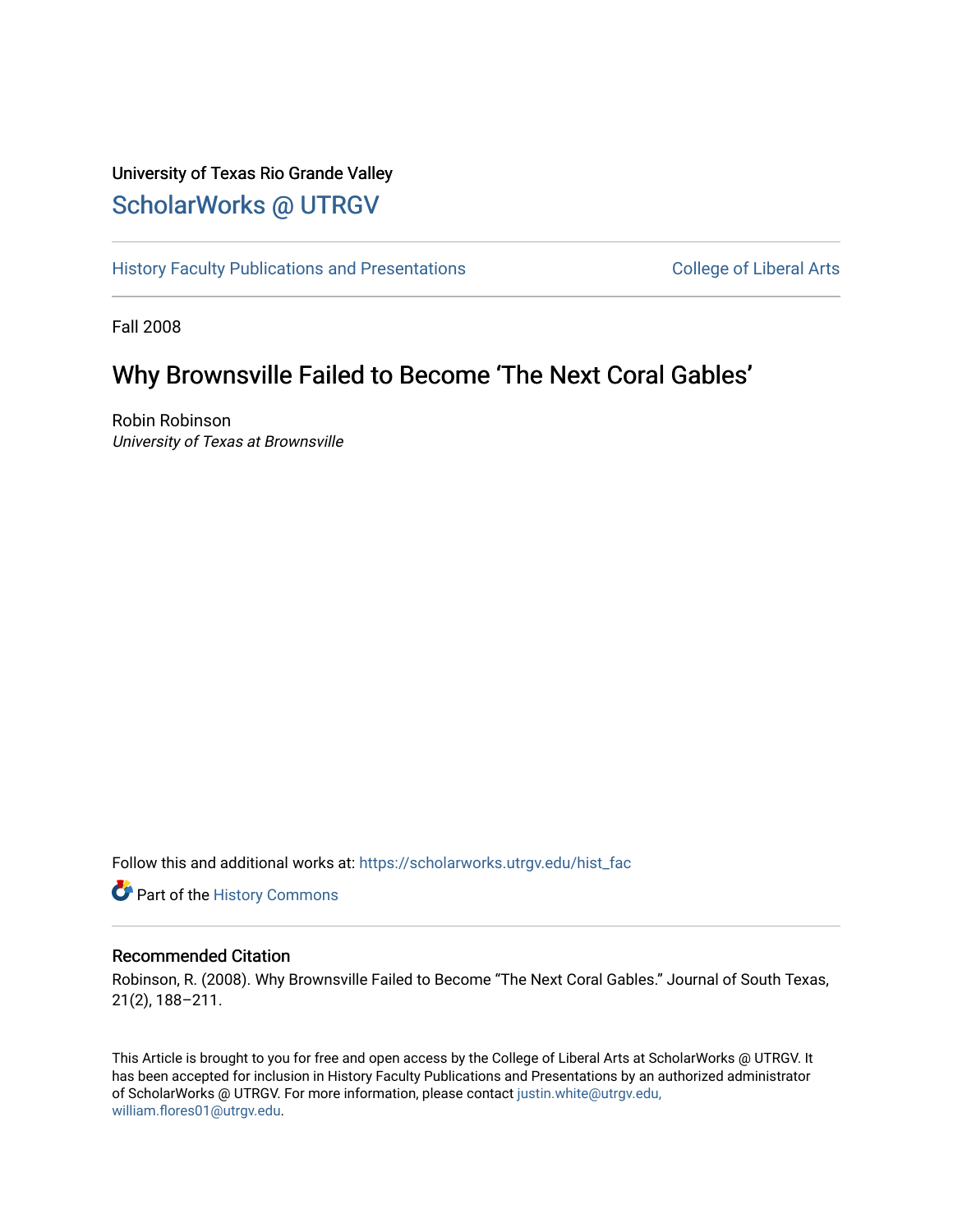### **Why Brownsville Failed to Become 'The Next Coral Gables'**

*Rob Robinson*

*During the early 1920s, Brownsville and the greater Lower Rio Grande Valley region had an opportunity to expand their economic base from one focused solely on agriculture to one that embraced both agriculture and tourism. Despite the efforts of non-Texas boosters and businessmen, most South Texas residents remained unenthusiastic about the prospect of becoming the next Coral Gables.*

*I*<sup>n</sup> the early twentieth century, a maturing America with disposable income, cars, and a strong rail network allowed previously n the early twentieth century, a maturing America with disposremote exotic places like Florida and southern California to blossom into winter resort and tourist destinations. The factors that enabled successful development in these locations resulted from strategically planed and well-financed campaigns to attract visitors, local resident support, and first-class attractions and accommodations. In the 1920s, the Lower Rio Grande Valley sat ready to become the next Coral Gables or Palm Beach.

While Valley land developers, residents, politicians, and businessmen viewed agriculture as the sole catalyst for growth and prosperity in the early 1920s, Americans escaping the severe winters of the East and Midwest found other potential for the area. Outside investors and "snowbirds" who stumbled into the Valley often re-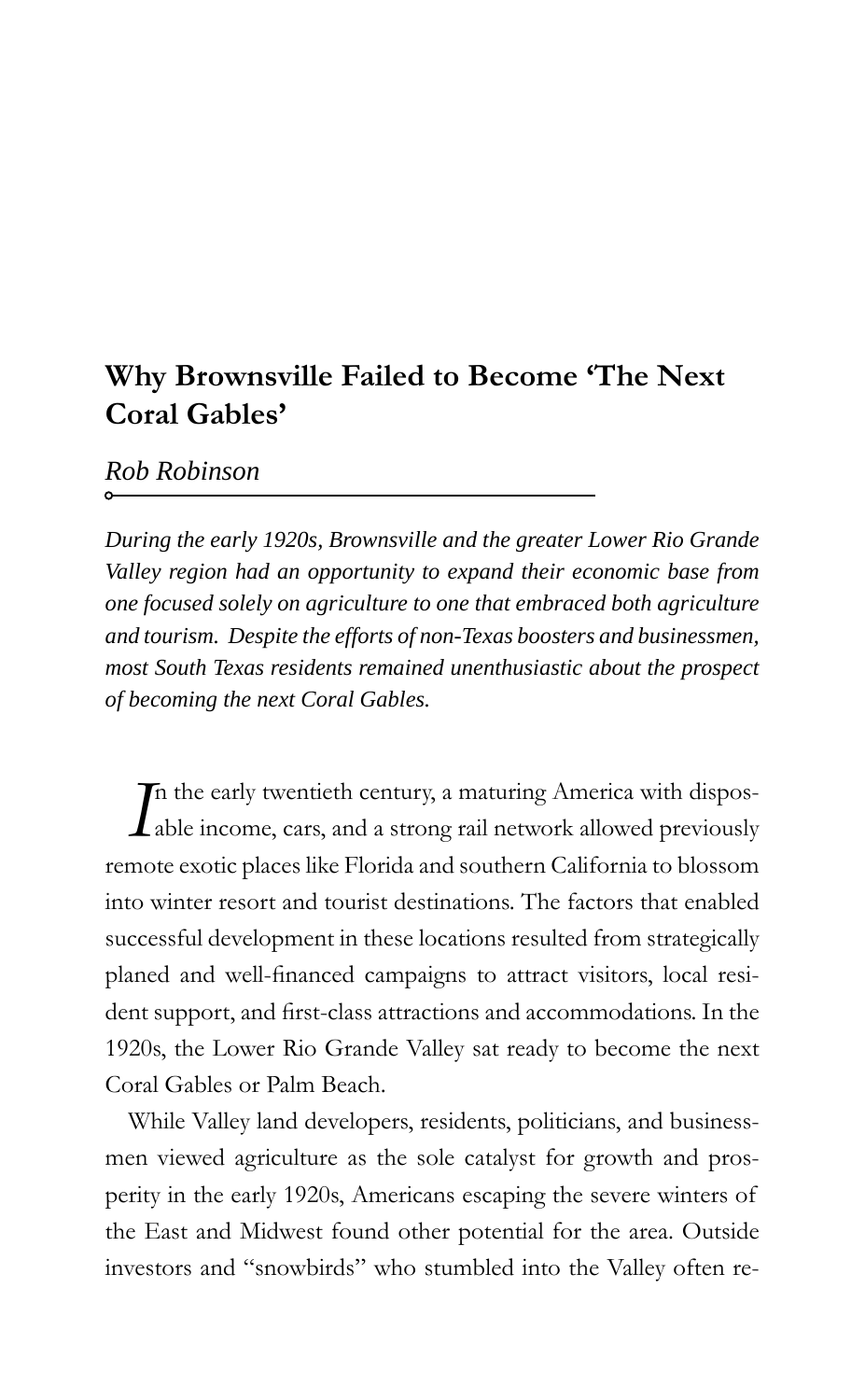turned and brought others with them by spreading word of what they found. The number of visitors relocating to the South and their economic impact did not go unnoticed. By mid decade, most Valley interests recognized the need to attract and provide for these guests. Competition between Valley communities and sporadic local interest in tourism, however, prevented the Valley from providing the essential facilities and attractions necessary for the region to reach its full potential as a winter tourist destination.

The Lower Rio Grande Valley found itself in a land boom during the first two decades of the twentieth century. The Brownsville Chamber of Commerce definitively proclaimed "the popularity and increased land value in the Valley [were due] entirely to agricultural resources." The title "Valley" is even a label applied by marketers to make the area sound more attractive to Midwestern farmers. Consequently, Brownsville took every opportunity to "sell" its agriculturally productive advantages to potential investors. Along with famers and produce dealers, Brownsville leaders courted realtors, land developers, bankers, and railroad interests. Newspapermen received special attention because they returned home to report about the "amazingly fertile fields, warm winter climate, and stunning growth occurring in the Valley." These groups selected the Lower Rio Grande Valley as a side trip destination from conventions held in larger cities--such as Houston, San Antonio, or Corpus Christi and took special trains southward for one or two day visits.<sup>1</sup>



*Figure 1: Brownsville Chamber of Commerce*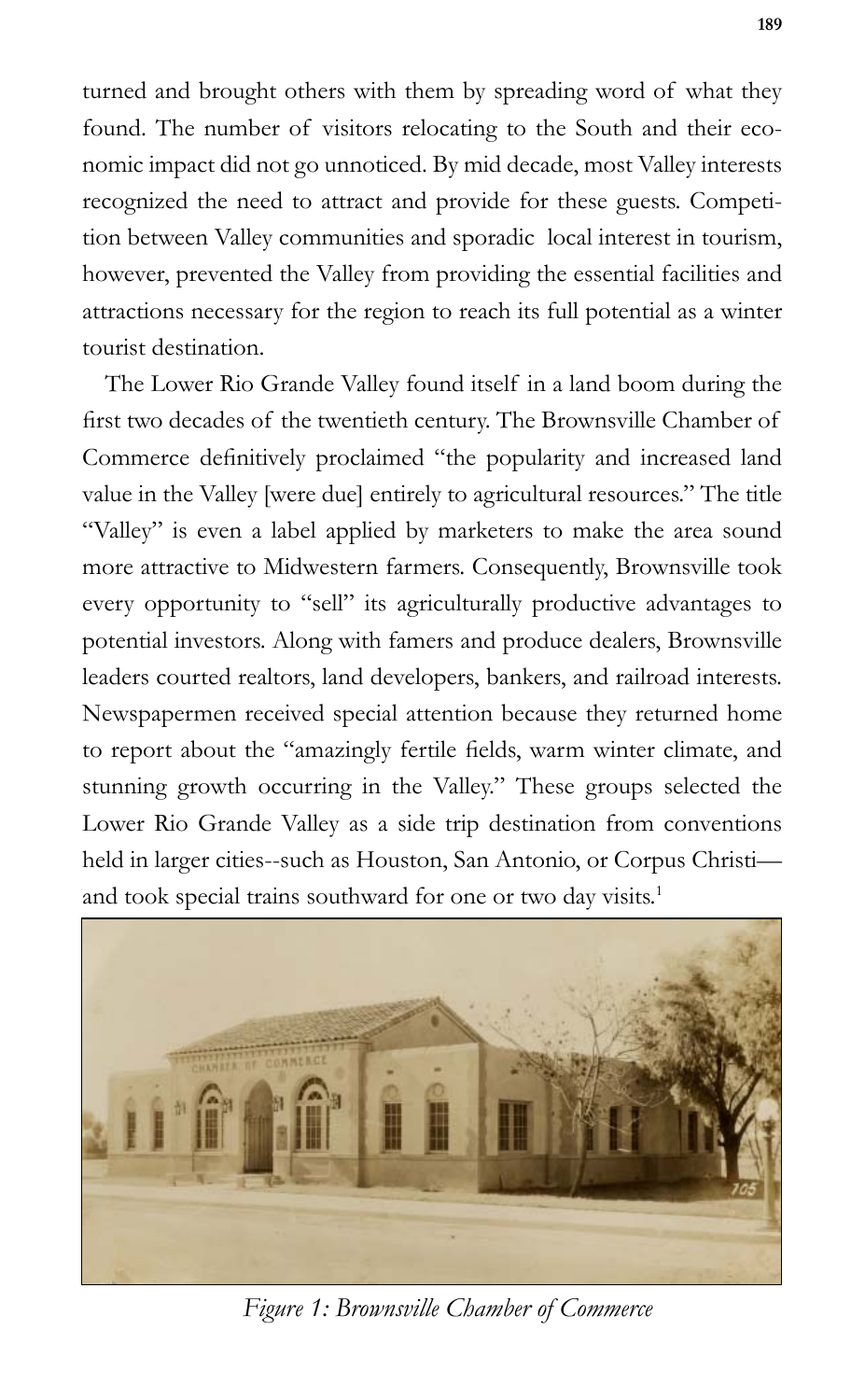Regardless of what group came to town—whether sponsored by city leaders or private land developers—they received a standardized program that held to a consistent format. Visitors first attended meetings where speakers and promoters hawked the Valley's agriculture assets, climate, and growing economy. Valley boosters also provided "elaborate entertainment" such as "an opportunity to visit the fine orchards, fertile fields, [and] big irrigation systems." Most tours ended in Matamoros with a banquet of traditional Mexican foods or an exotic game dinner where visitors heard a similar promotional pitch from Mexican officials, including the secretary of the Mexican Department of Agriculture. If the attendees remained in the Valley overnight, they might receive an additional tour touting Mexico's economic potential.<sup>2</sup>

Brownsville residents took notice of "tourists" visiting the Valley, but they failed to embrace their economic potential. While outsiders encouraged the development of a tourist industry in the Valley, land and agriculture remained the local focus. When Brownsville finally put together a four-page promotional folder in 1926, it emphasized agriculture rather than recreation and targeted distribution at agriculture related conventions. That same year, the Women's Publicity Committee saw the Women's International Fair in Chicago as an opportune time to tell the world about the Valley. They expected over 200,000 people from forty nations to see their display, but their "large exhibit of prize-winning products" lacked any mention of tourism.<sup>3</sup>

The effort at home was no better. The keynote speaker at a gathering of Brownsville merchants in 1924 stated, "Every lawyer, doctor and merchant should take more interest in farming--our principal resource." Brownsville did not offer tourist entertainment--it offered information that attracted investment, population, and industry related to agriculture. Even events in Mexico promoted business, not fun. More often than not, the dinner in Matamoros concluded the agenda, and visitors immediately left Mexico for home or other parts of the Valley. 4

Even outsiders that had once promoted tourism or came to the Valley as tourists changed their tune once they became residents. Former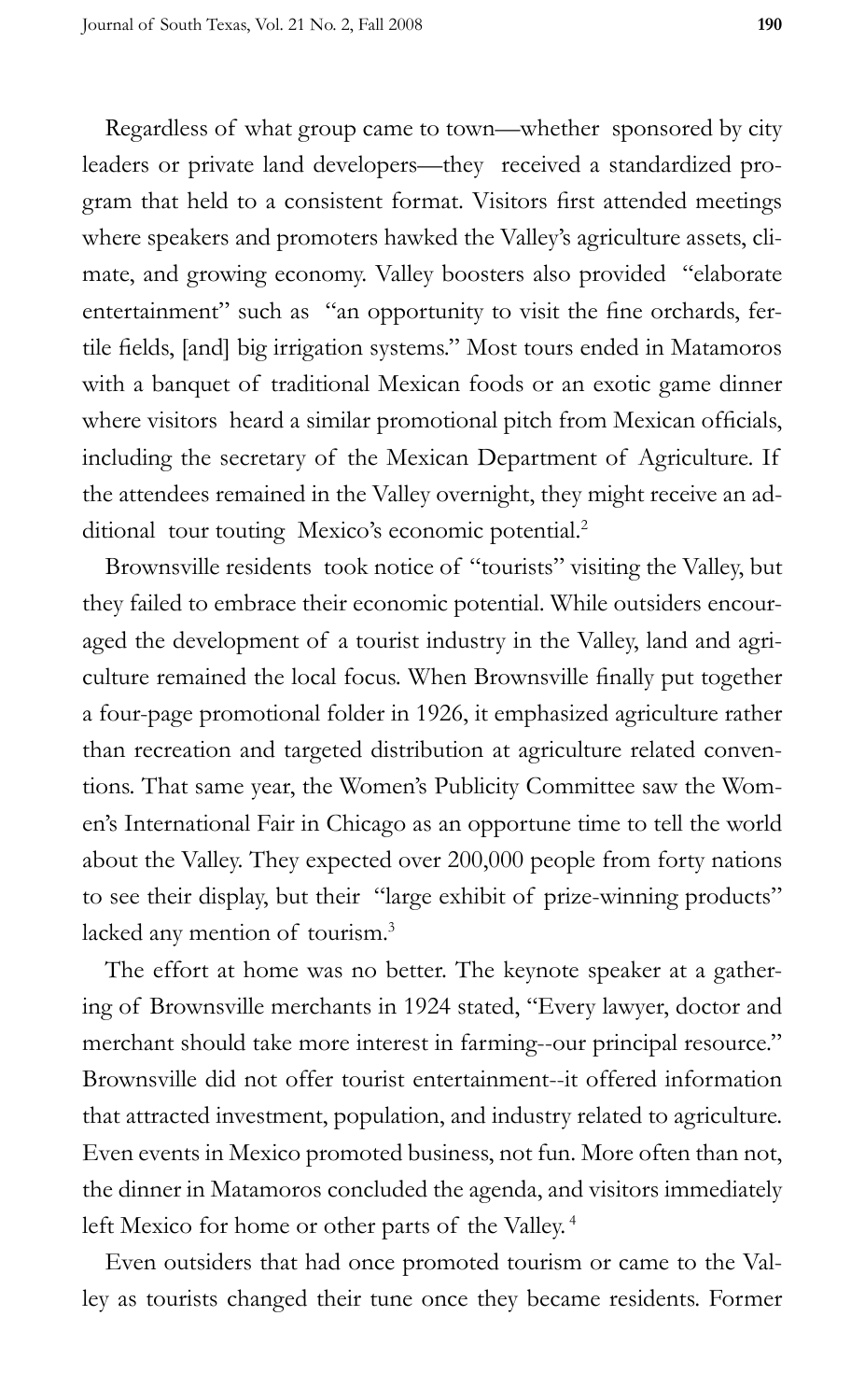snowbirds quickly forgot what first attracted them to the region and joined long-time residents in their conviction for agriculture development. When retired investment banker George White of Davenport, Iowa, returned in 1927 to buy land, his tone had changed from his radio interview the previous year where he had encouraged the promotion and development of tourism. As a local landowner and farmer, he now backed additional infrastructure to support citrus production rather than tourism.5

Outsiders recognized what citizens failed to see or refused to embrace—that the Valley offered economic potential other than agriculture. Resort developers, snowbirds, and the railroad encouraged the Valley to wake up and invest in its potential as the next Coral Gables. A national developer of theaters from Oklahoma found California and Florida at a standstill and declared the Valley the next big region for development, including tourism. "You don't realize what you do have," one observer told readers of the *Brownsville Herald*. "Much money in the north is looking to come south," he continued, and "if it comes sooner or later is up to them [the citizens of Brownsville] to determine." 6

A Brownsville man recently returned from a December business trip reported an exodus of tourists from northern states en route to California and Florida. Thousands of these people, the businessman declared, would come to the Valley if only they knew of it. The businessman promised that with just a small investment of a few thousand dollars in a general descriptive booklet, the city would "derive a hundred dollars for every dollar spent when the tourists come south next winter." By mid-decade, however, no such tourist literature existed.<sup>7</sup>

Since Valley residents refused to promote and develop tourism, outsiders did. The forced awakening of the Valley occurred in the mid-twenties with a rush to the Gulf Coast. To the north, money from Tampa, Florida was developing Mustang Beach across from Corpus Christi. Desired attractions included a large hotel, an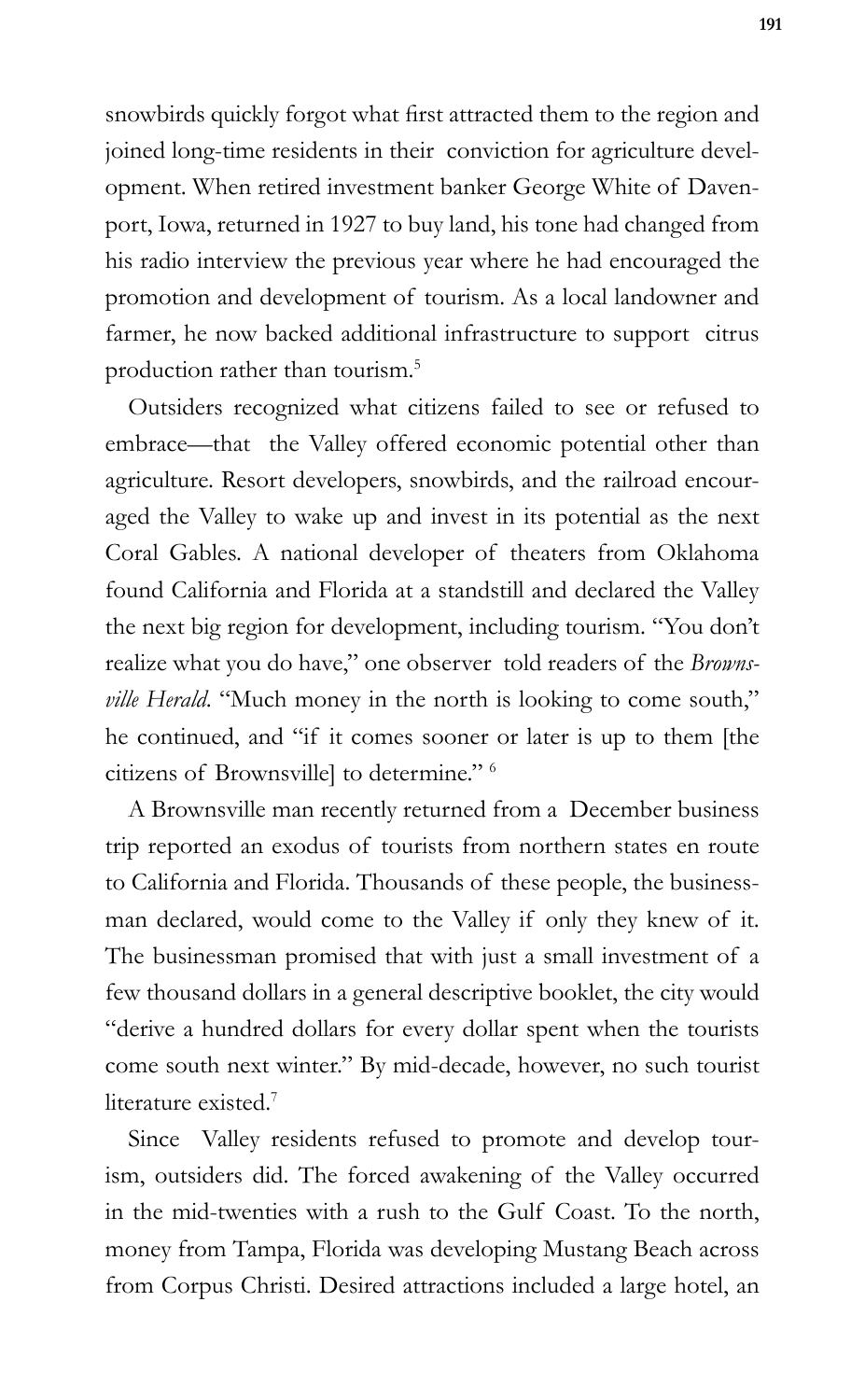eighteen-hole golf course, paved streets, a sea wall, and possibly an American Automobile Association Speedway. Developers announced in March 1926 the coming of Hollywood, the "play town on the gulf," located on the Laguna Madre just north of Point Isabel. This "long-wanted play town and playground" promised visitors the amenities of a fishing pier, inner boat harbor, an observation tower, and a variety of water sports. "The rush for the gulf coast is here," read the announcement for "summer and winter homes by the sea." The Rio Grande Railway promptly extended track to the proposed site. 8

Point Isabel became the next rush to the gulf, with 650 acres modeled after resort developments in Florida. Construction of a harbor and jetty and increased rail service initiated the project. Padre Island also loomed attractive for development. Unlike Valley civic organizations, developers knew the value of advertising. Before construction began, the Padre Island project allocated \$25,000 for publicity in the state of Texas alone. The Beaches Hotel resort opened to huge crowds in 1927 with bathing, boating, and dancing.<sup>9</sup>

With Florida's example in mind, resort developers did not limit their ambitions to the Gulf coast. Developers purchased the 900-acre town site of Olmito, northwest of Brownsville, to create a "township that will resemble Coral Gables of Florida more than any other project in the state of Texas." Features included paved roads, waterworks, exquisite landscaping, tennis courts, bridle paths, a lake large enough for speedboat competition, and a modern hotel with a swimming pool. In order to make everything uniform and new, all existing structures would be demolished and rebuilt, including the train station. The developer expected to sell 1,000 lots on opening day. Like in Florida, prospective land purchasers camped on the most desirable lots and scuffles broke out over disputed claims.<sup>10</sup>

While Coastal development provided the elements for a profitable tourist industry, Valley residents failed to capitalize. Outsiders continued to question why Brownsville made no serious effort at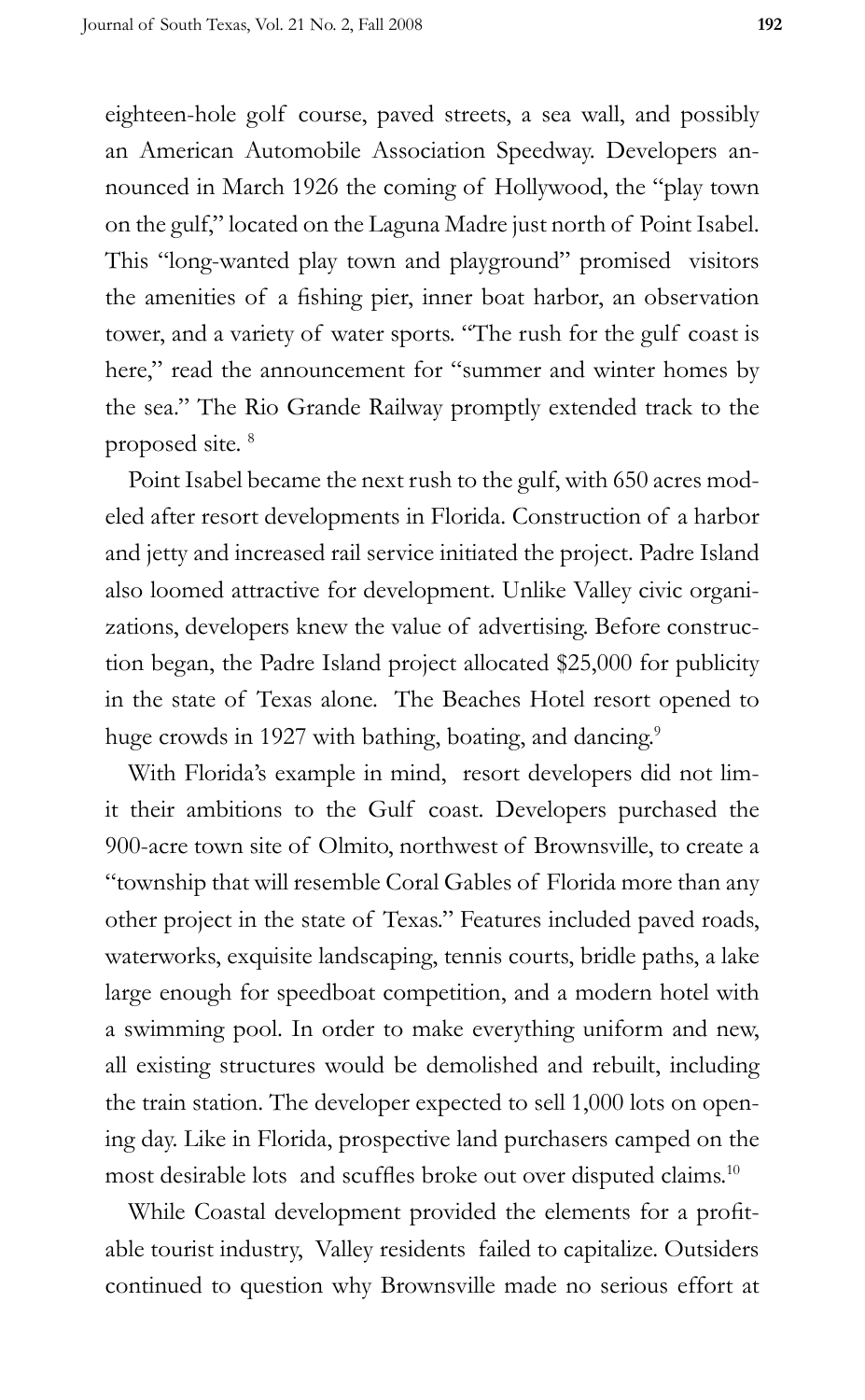promotion. Judge Hugh L. Small of Fort Worth, bemoaned, "We have had a hard time telling the world about this region, because we have nothing but some chamber of commerce literature to aid us in our arguments." To remedy the problem, Small suggested an aggressive advertising campaign in major magazines, while the Brownsville Chamber of Commerce called for a national marketing blitz and establishing an advertising fund, but little action material $i$ zed<sup>11</sup>

Despite the lack of effort, another group of outsiders, snowbirds, kept "coming to the Valley in flocks, like ducks migrating south when the north gets unpleasantly cold." A report in May showed a 250-percent increase of automobile traffic in 1927 over 1924. Edinburg reported that the number of tourist cars passing their booster club increased by 50 percent in a matter of just two weeks in June 1927. A man from Nebraska moved to Brownsville and built four-room apartments with the most modern amenities for seasonal tourists. A reporter for the *Brownsville Herald* stood on the highway between San Benito and Harlingen for one hour on a Friday in December and reported 195 cars sped by, 37 (19 percent) from out of state and even more from upstate Texas. Visiting autos displayed tags from Minnesota, Illinois, North Dakota, Pennsylvania, Mississippi, Arkansas, Ohio, Indiana, Florida, and California.12

The rest of the area did not sit idly by and allow Brownsville to dominate as the "capital" of the Valley. Harlingen sought a city tax that provided \$10,000 annually for the Chamber of Commerce to put toward tourist and recreation industry development. San Benito donated forty acres of city land for a country club and golf course. Other cities solicited the building of resort hotels to rival Brownsville's El Jardin.<sup>13</sup>

The year 1929 proved an even bigger year for visitors to South Texas. A record-setting number of "home seekers" arrived on the Missouri Pacific and Southern Pacific railways in early February. On Monday and Tuesday of the first week, the total exceeded 1,500. A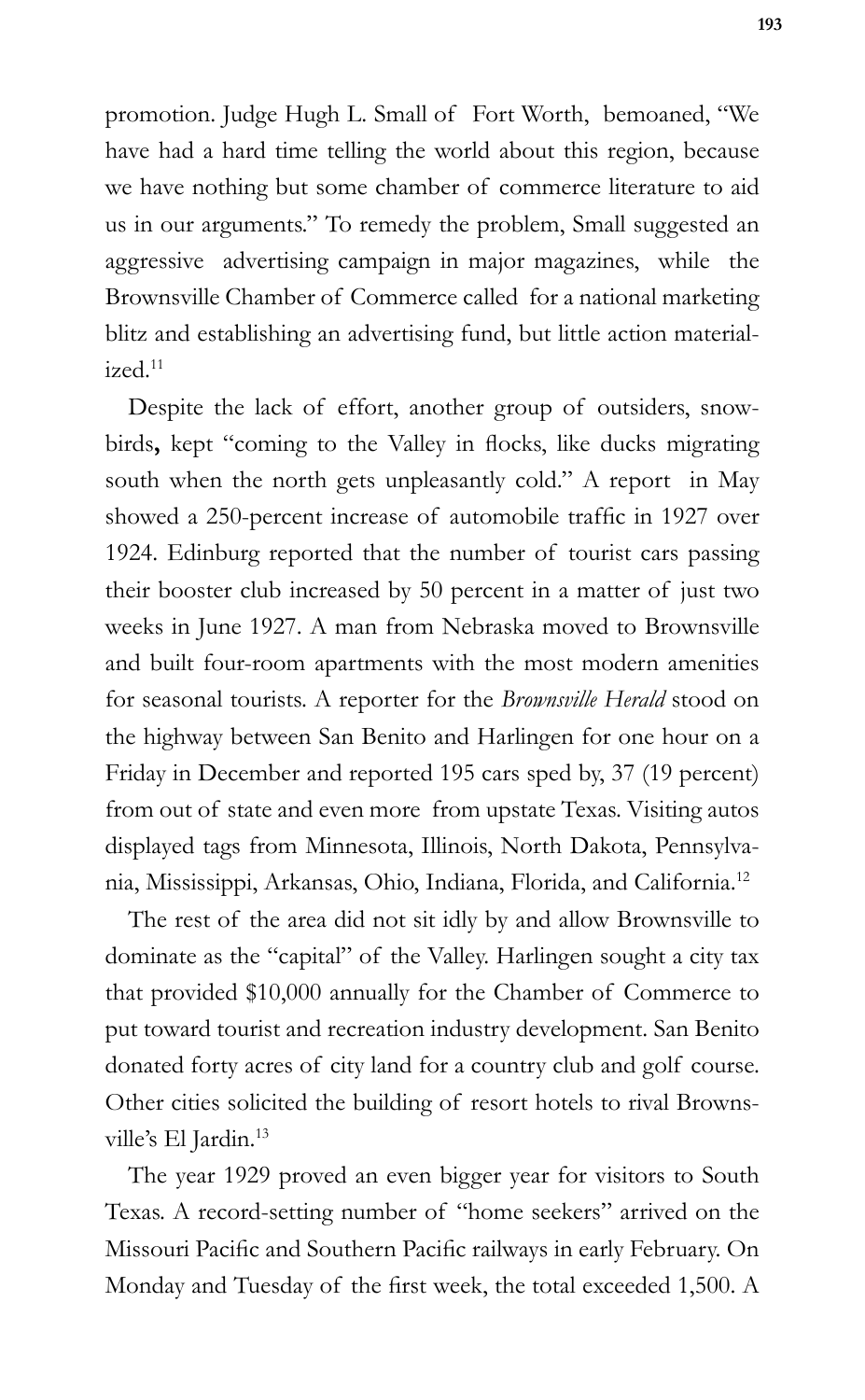Missouri Pacific special train brought 900 on Monday, according to the general agent at Harlingen, and another special train brought over 600 the following day. Southern Pacific railway also operated two special trains. Its agent general reported 415 visitors for the same two days. These passengers detrained at Brownsville, Edinburg, Mission, Harlingen, Progresso, and McAllen. Hundreds more were expected through the week on regular service. The next week bettered the new record. Monday and Tuesday's passenger total came to 2,250, with 2,450 for the week. The railroads predicted a third week better than the first. L. H. Moore, division passenger agent of Missouri Pacific, credited such numbers to extensive advertising by the railroads and land companies. The publicity campaign by the Missouri Pacific proved so successful that it attracted a group of its own ticket agents desiring to see for themselves what they were selling to their customers.<sup>14</sup>

Outsiders continued to encourage the Valley to advertise nationally. The publicity counsel for the Port Isabel Company told the Brownsville Kiwanis club that the Valley was superior to California in its potential for tourist development, but that state's intensive national advertising put it ahead. A Valley businessman returned from the East with tales of people there asking him why the Valley did not advertise. They heard rumors about the beaches, golf, fishing, hunting, climate, and other advantages, but the lack of promotion allowed Florida to attract all the business.15

When the Greater Valley Chamber of Commerce in 1925 expressed interest in a national advertising campaign, the Missouri Pacific railroad took command. At a meeting of company executives and managers, the railroad not only chose to distribute the literature, they offered the services of the editor of their travel magazine to supervise the effort.<sup>16</sup>

Veterans at promoting their routes, the railroads realized that a successful publicity campaign required more than just getting the word out. Valley residents needed to become more knowledgeable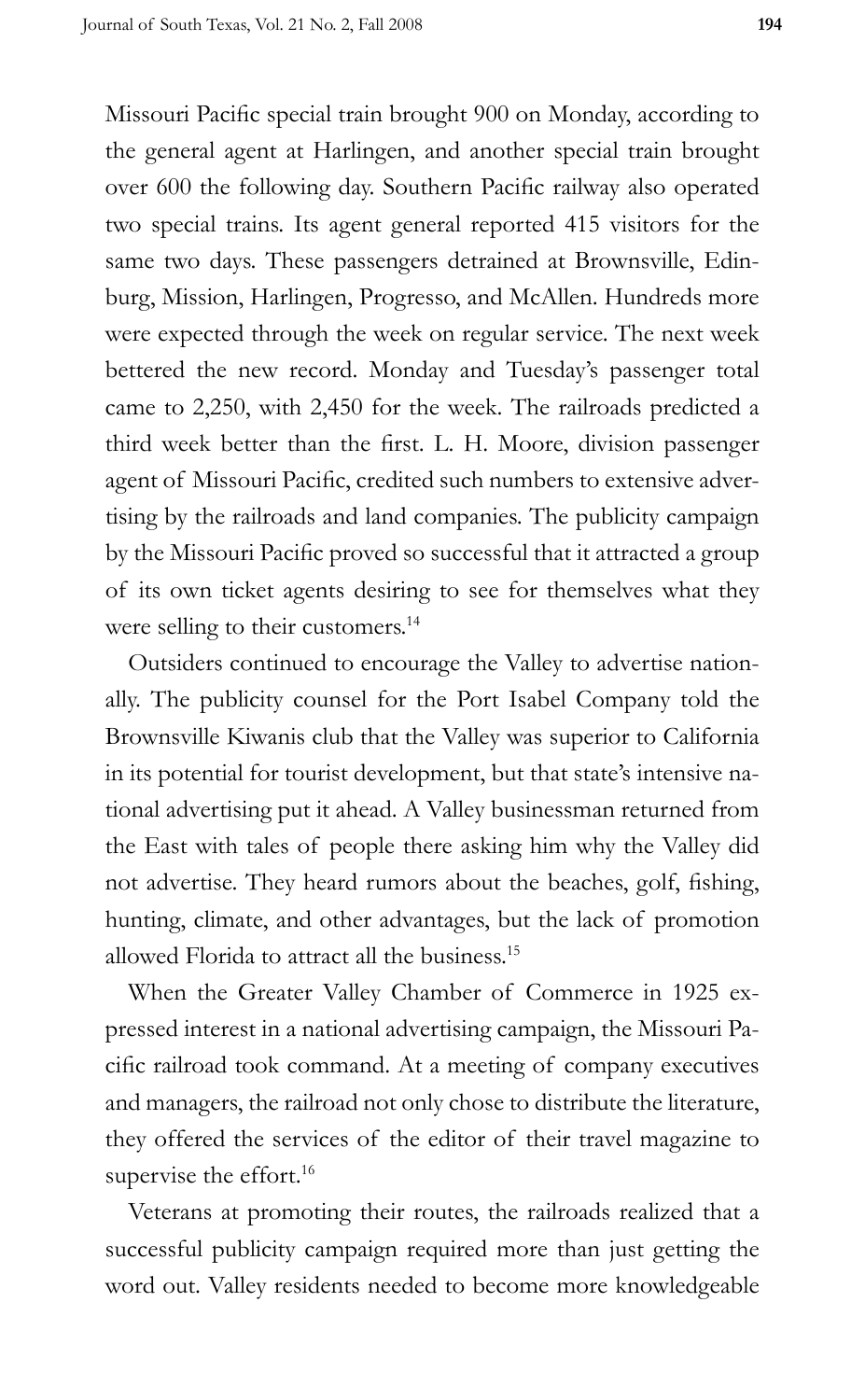of what their region offered so that they could be better salesmen when visitors arrived. Missouri Pacific hired J. C. Carter, a well known Texas newspaperman and writer, to assist in conducting the local campaign of enlightenment. The railroads, more than local leaders, knew how much tourism contributed to the growth in California and Florida and encouraged the Valley to place as much emphasis on tourist development as agriculture development<sup>17</sup>.

Yet even the Missouri Pacific's influence could not move Brownsville businessmen to embrace tourism fully. What finally materialized, a four-page promotional folder, the "first of its kind," continued to promote agriculture and received distribution to agriculture related interests. A major national ad campaign, however, remained elusive as business leaders continued to resist aggressively promoting tourism.18

The Brownsville Chamber of Commerce again failed to raise a meager \$15,000 publicity fund in February 1926. A capitalist from Chicago found this a puny effort, urging local promoters to start thinking big--"in the millions" big. A developer from the Midwest said that people in his part of the country had never heard of the Valley. Acknowledging the impressive agriculture activity in the region, he encouraged Brownsville to promote its tourist aspects with an "interesting and splendidly illustrated booklet."19



*Figure 2: Interior of Brownsville Chamber of Commerce*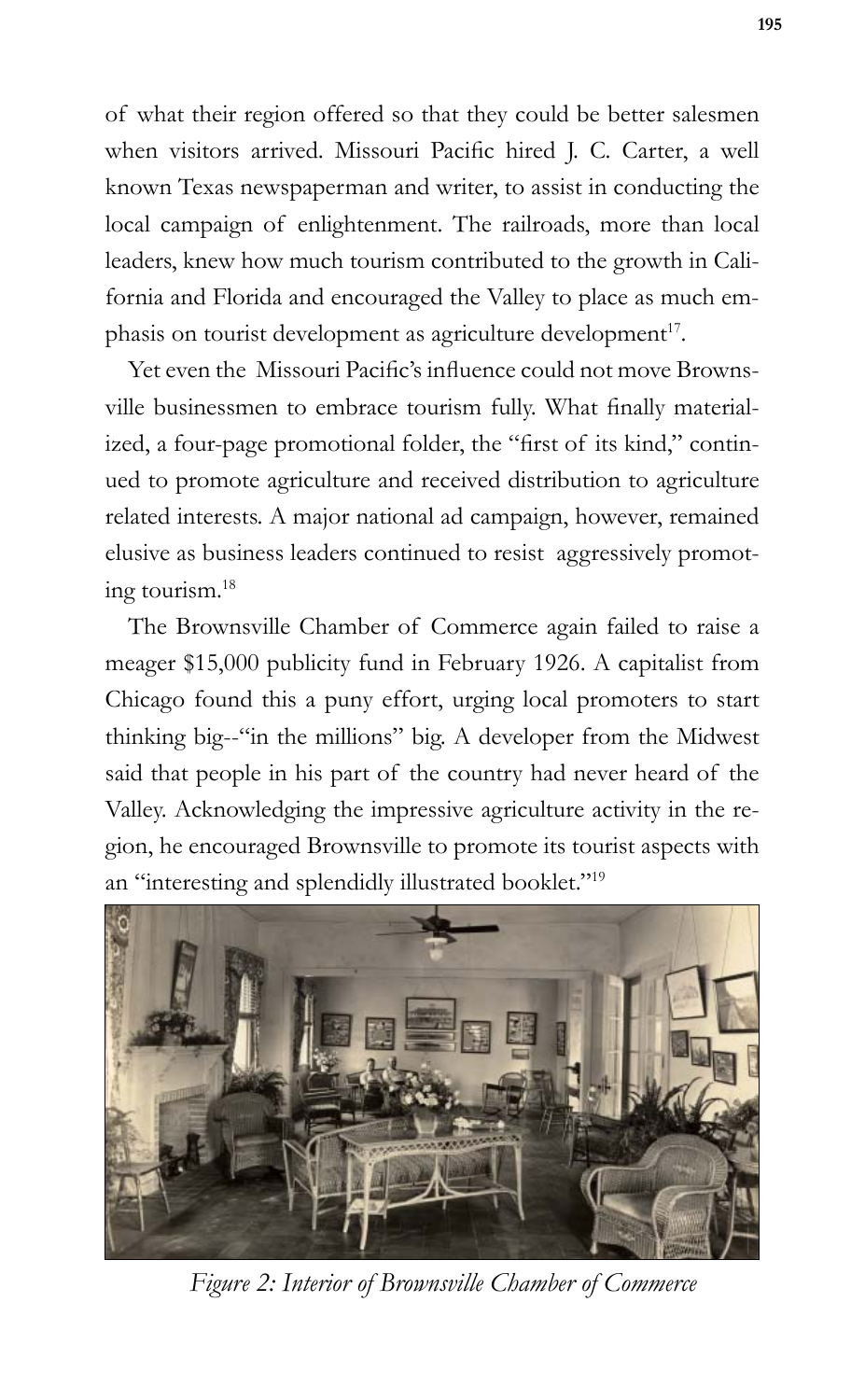Despite local indifference, the railroads continued to advance Valley tourism. When the general manager and other officials of the Missouri Pacific lines visited to investigate growth in Brownsville in 1927, they left promising to promote the Valley to tourists riding their line. Southern Pacific sent a promotional leaflet to 58,000 of its stockholders and distributed illustrated folders along its routes. The railroads offered special spring rates from points along their lines running from Shreveport, Dallas, Fort Worth, and Houston and allowed stopovers for passengers on their way to California.<sup>20</sup>

The railroad could not do all of the work. Attracting and providing for visitors called for community collaboration and resident support. With each town too small to dominate the Valley or adequately provide for tourists, area wide cooperation was required. Cooperation, however, did not come easily in the Lower Rio Grande Valley. Before the 1920s, Valley communities competed for irrigation projects and railroads. Railroads led to the establishment of new towns, all seeking their part of the growth and prosperity pie. Rail service ranked so crucial to success that the developing town of La Feria, when denied a train station, literally stole Bixby's depot building and placed it on their own site.

City pairings combined business organizations, promotional efforts, and local celebrations in an effort to advance their communities at the expense of other locations. Smaller farm towns, for example, might incorporate with a resort town and combine assets to enhance their growth and economic choices. One or two towns might join with a local land developer in promoting their part of the region to "settlers" in the Midwest, hoping to draw purchasers away from neighbors. This naturally hindered Valley unity and boosterism. By the end of the 1920s, Harlingen, as well as Brownsville, claimed the title of "Capital of the Lower Rio Grande Valley."21

Word of mouth, land developers, and the railroad may have brought visitors to the Valley, but the Valley failed to keep them. The average tourist spent \$15 a day and stayed only three days be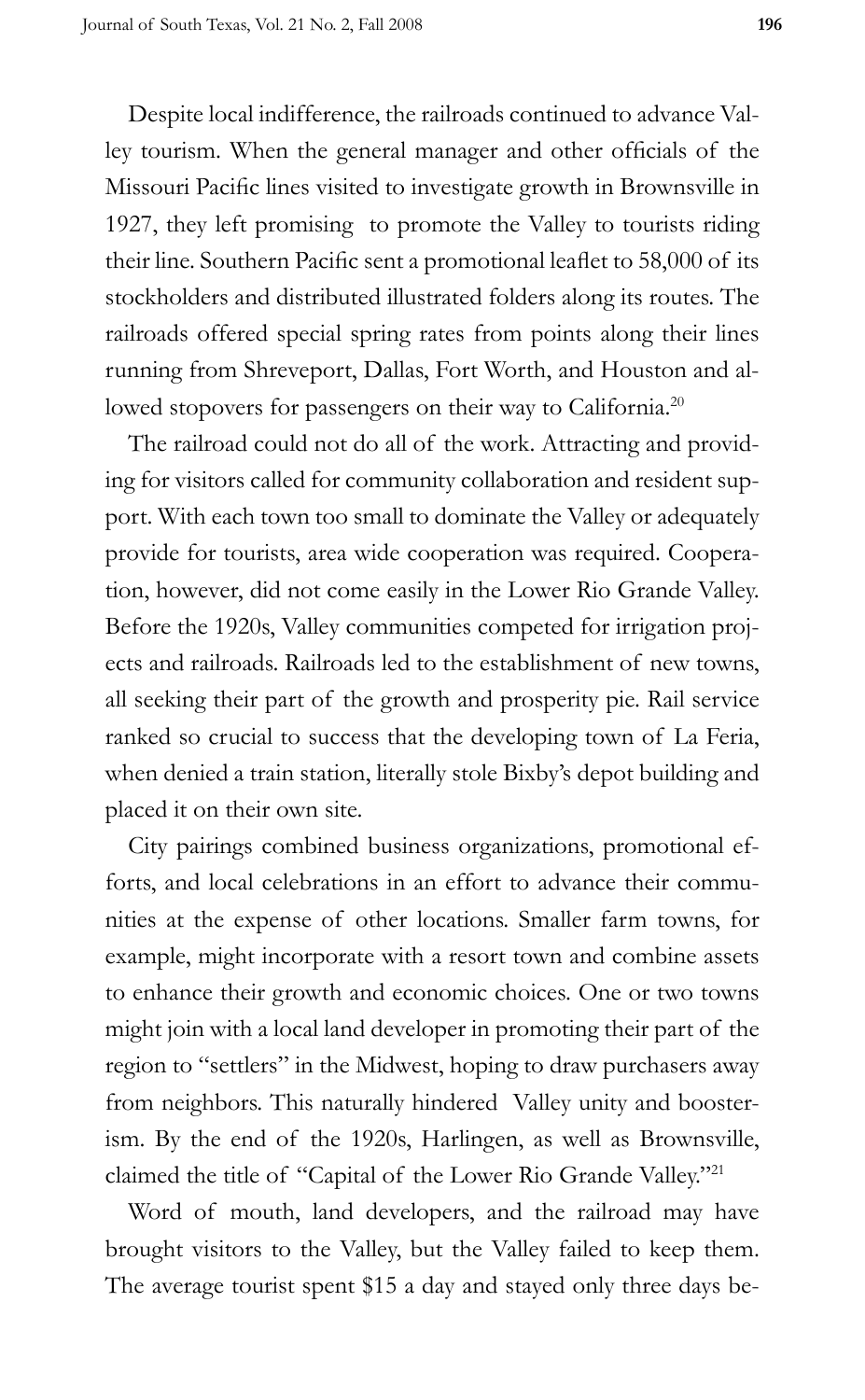fore moving on to places like Florida or Los Angeles, "where special provisions have been made for their entertainment." Thus, Brownsville lost substantial tourist money to other places. Palm Beach and West Palm Beach, Florida netted a reported \$17 million from tourists in 1928<sup>22</sup>

Lack of publicity and information left the national public with misconceptions about the Valley. Brownsville still had a reputation as a frontier cowboy town. A London newspaperman passing through the Valley expected to find a Wild West scene, with people in the street toting six-guns and sporting wide sombreros. Mexico remained an enigma to most Americans and tourists felt "suspicious" of Matamoros taxi drivers.23

The Chamber of Commerce discussed plans to make Brownsville more attractive to tourists. Suggestions included enlarging the tourist room at the Chamber of Commerce building, employing a fulltime hostess to aid tourists, and organizing tourist clubs. Everyone agreed that the city needed golf courses, tennis courts, horseshoe pits, and other "amusement devices and games." Other suggested improvements included a daily sightseeing bus and a hard surface road to Boca Chica, the most popular beach.<sup>24</sup>

With individual communities unable to muster the necessary support to advertise properly, local booster launched a renewed Valleywide effort. After much debate, the Valley Chamber of Commerce finally decided on a thirteen-week national radio advertising campaign. McAllen tried it in 1928 with great success, estimating a gain of \$210,000 from tourists. \$75,000 would buy thirteen thirty-minute spots on a popular Cincinnati station that would result in "hundreds of thousands" of additional tourists. This, one backer said, was the secret to California and Florida's success.<sup>25</sup>

Everyone agreed that the radio campaign was a good idea, and all assented to contribute toward the \$75,000. A skeptic in the crowd reminded the group that organizers had arranged such plans before, but when it came to collecting on the pledged funds, few came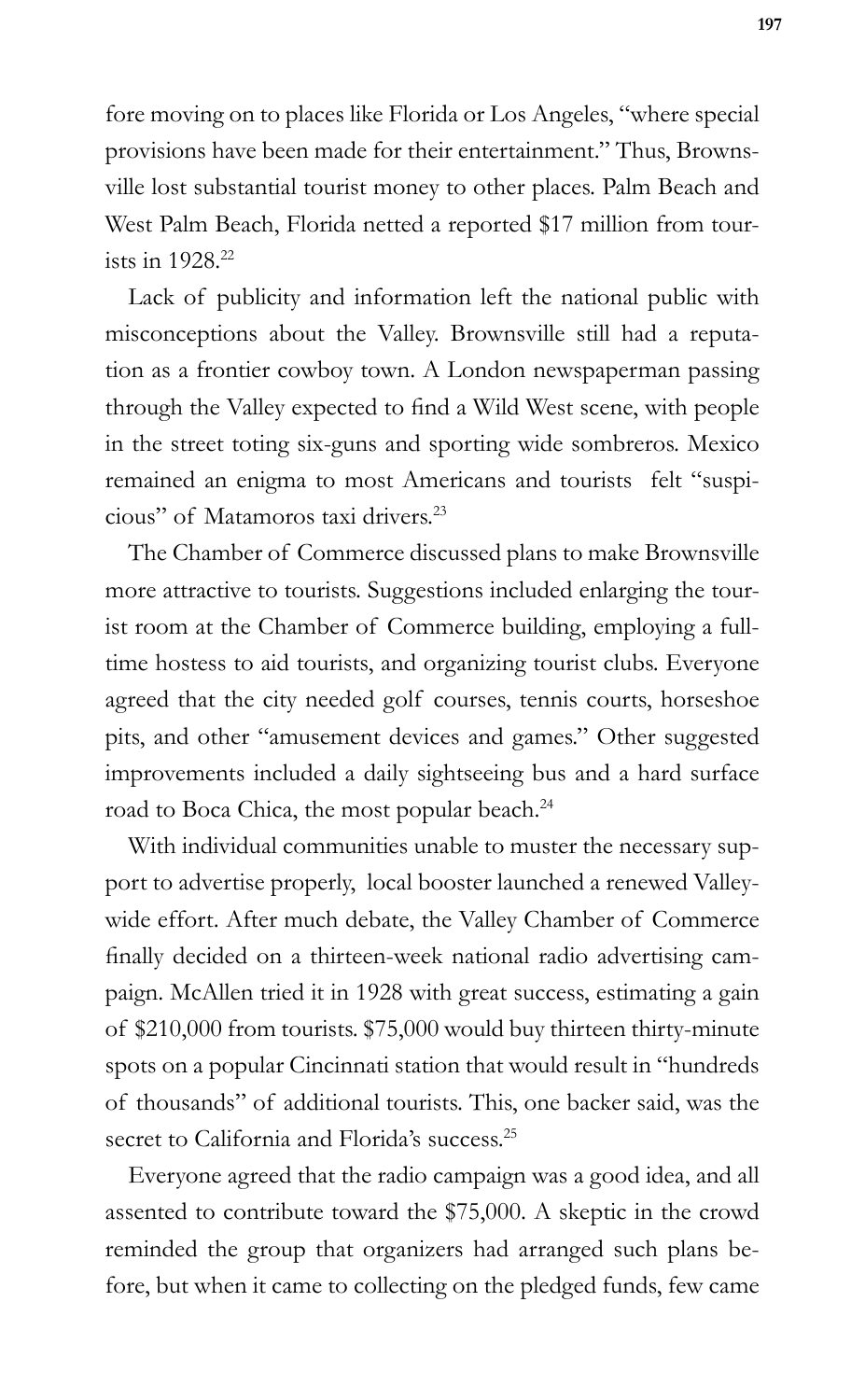through. The answer was a county tax. This called back to a persistent 1920 problem. Citizens needed convincing to become boosters. The Valley knew how to sell land, but it lacked the desire to host or entertain tourists. Part of the promotional effort required eliminating "knockers." Only then would the people accept a county tax. 26

Knockers (or those opposed to Valley boosterism) were everywhere. It was difficult enough to rally a single community around financing ventures to attract tourists, let alone the whole valley. Brownsville city leaders encountered stiff opposition from residents when it decided to build a much-needed hotel in 1924 with contributions from the public. The *Brownsville Herald* and a committee of prominent citizens chaired by Mayor A. B. Cole found it difficult convincing residents that that their financial support amounted to an investment in the future of their community. Public meetings, knocking on doors, and publishing in the newspaper a "black list" of leading citizens that refused to "do their patriotic duty" failed to meet the initial goal of raising \$75,000 seed money to start the project. If a single community could not support something that most everyone agreed was needed, what chance did a Valley-wide effort stand for success? <sup>27</sup>

In ten years, things had not changed much when it came to the promotion of tourism. Repeatedly, outside promoters continued to tout the Valley's climate and other characteristics believed to make it superior to California and Florida, but those places remained more attractive to tourists. Unlike the Valley's competitors, the region lacked a "spirit of boosting." The many cities of the region continued to act independently, and a national ad campaign, just as in 1920, remained only a discussion.<sup>28</sup>

Even if an ad campaign materialized, the Valley lacked the basic offerings of Florida or California. Before providing entertainment for visitors, they must have a place to stay. With boosters claiming that 5,000–6,000 "home seekers" per month were looking to buy farms in the 1920s, the limited Valley sleeping accommoda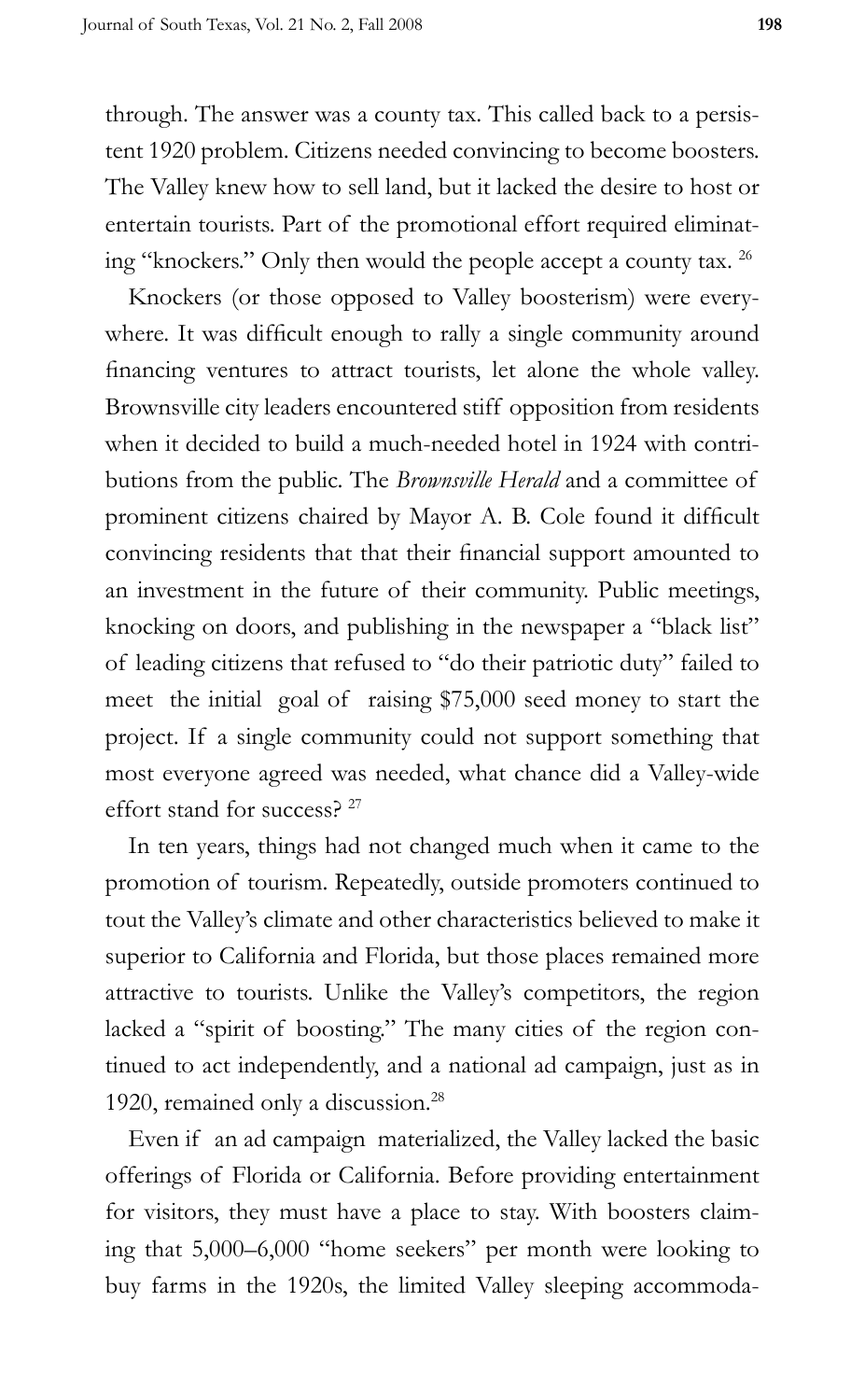tions proved woefully inadequate. The short supply of hotel rooms prompted the land companies to construct big clubhouses that included bedrooms and apartments. Although the available number of rooms doubled in the previous year, the Valley needed at least an additional 1,300 rooms just to meet 1921 demand. Developers and recruiters placed ads in the newspaper for rooms and houses to rent for buyers who arrived daily, and for the many new residents needing places to stay while homes underwent construction.<sup>29</sup>

While city leaders recognized Brownsville's facilities as "seriously inadequate" for home seekers, outside capitalists found the Valley ripe for resort development. Viewing resort hotels as the key, International Amusement of Little Rock Company proposed a 300-room vacation spot as the first step in transforming Brownsville and the Valley into a "playground which will rival Florida and California." No hotel southwest of Houston, they argued, would contest this creation in appointments. With the hotel in Brownsville on the banks of the Rio Grande, just across the river developers envisioned "one of the finest casinos in Mexico" as the cornerstone of the playground. In Matamoros, visitors would enjoy banquet halls, dance halls, and a roof garden with an exquisite bar. 30

Company president L. H. Edwards proclaimed this venture to be the first step in making the lower Rio Grande Valley "one of the three great playgrounds of America. Its development so far has been mostly along industrial lines. But in the future more and more money will be spent in developing it along recreational lines." Like many big development schemes in the Valley, this one never got past the grand bravado.<sup>31</sup>

Outsiders continued to tell Valley residents what they seemed unwilling to grasp. The *Brownsville Herald* quoted bankers, the local radio station broadcast the rosy evaluations of investors, and speakers before civic organizations encouraged Brownsville and the Valley to wake up and take advantage of the region's climate and other resources. "Thousands of tourists will flock to this city next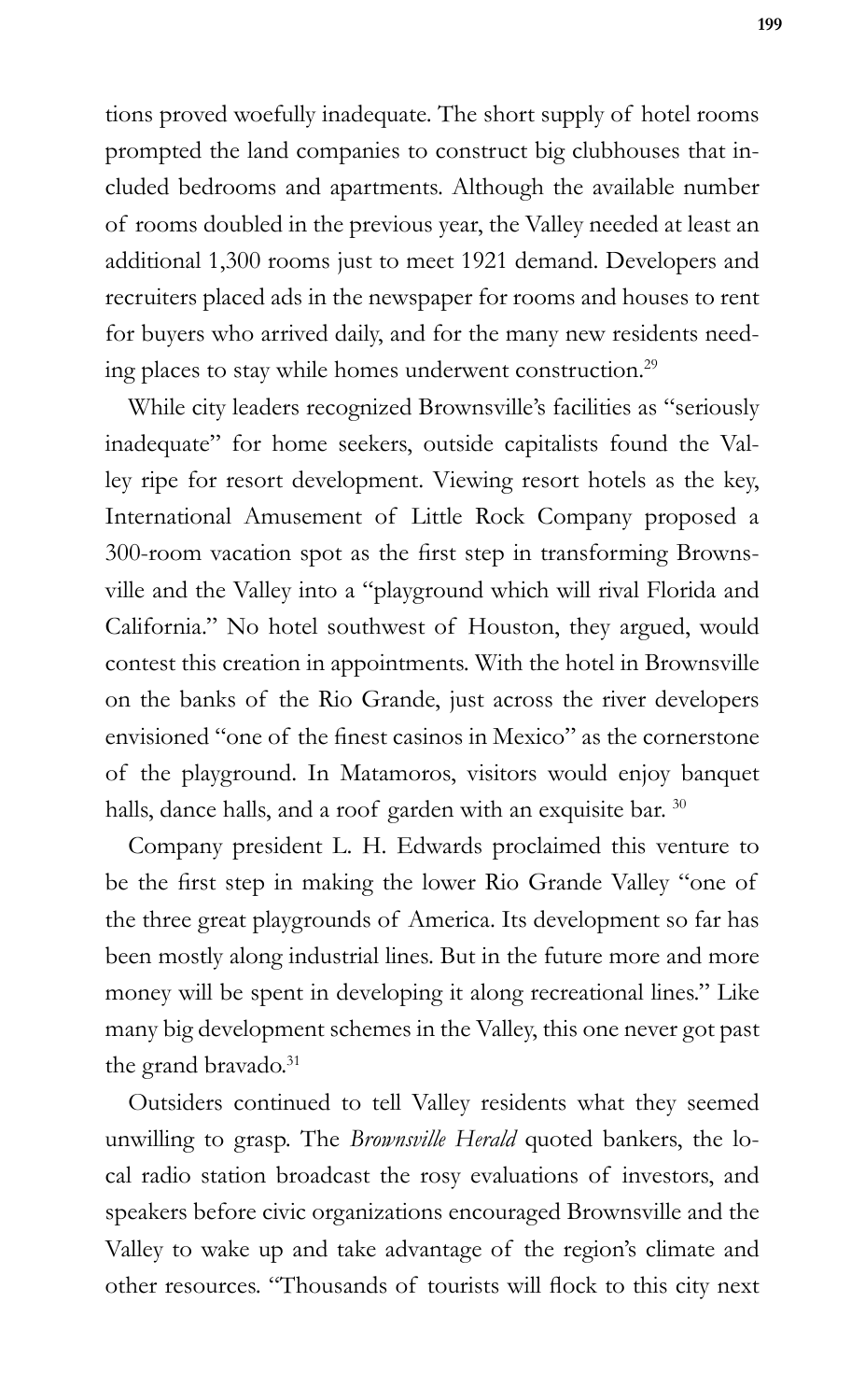winter if assured hotel accommodations," proclaimed L. J. Anderson of Oklahoma. "It was hotels that made California and Florida successful," the developer reminded, and "if available, thousands of tourists that are now going to California and Florida would come to Valley."32

A "land man" from Chicago urged Valley businessmen to take the region's tourist potential seriously. The developer told the newspaper, "What the Valley bankers and businessmen ought to do is to make up a pool of half a million dollars, build a few million dollars worth of roads. Put in few dozen golf courses and make this the playground of the world." Another developer advised that after building hotels and a paved road to the beach, a "wet, foreign city" just across the border represented an equally popular draw for tourists. 33

Austin North, president of Glacier to Gulf Motorway and North Real Estate Investment Company, expressed the same sentiments while touring the country inspecting various tourist resort sites. North encouraged local citizens not to wait for outside capital, but to build a tourist hotel themselves and keep the profits at home. In addition to the hotel, North saw promise in a tourist loop to Point Isabel and Boca Chica on the Gulf Coast. Add the attraction of Mexico and the Valley above, and Brownsville could "become the center of a spoke wheel of tourist attractions."34

During the first half of the decade, many pundits expressed their vision for Valley tourism, and hotel men--some promising great enterprises--toured the region checking on conditions. By 1924, however, the only increase of hotel rooms occurred when the unimpressive Travelers Hotel opened a new addition of thirty-five rooms. The town also lacked large meeting halls. When 300 insurance men took a side-trip to the Valley from their convention in San Antonio, the bullfight arena in Matamoros provided the only place large enough for banquet space.<sup>35</sup>

Brownsville lacked the capacity to accommodate 600 guests ex-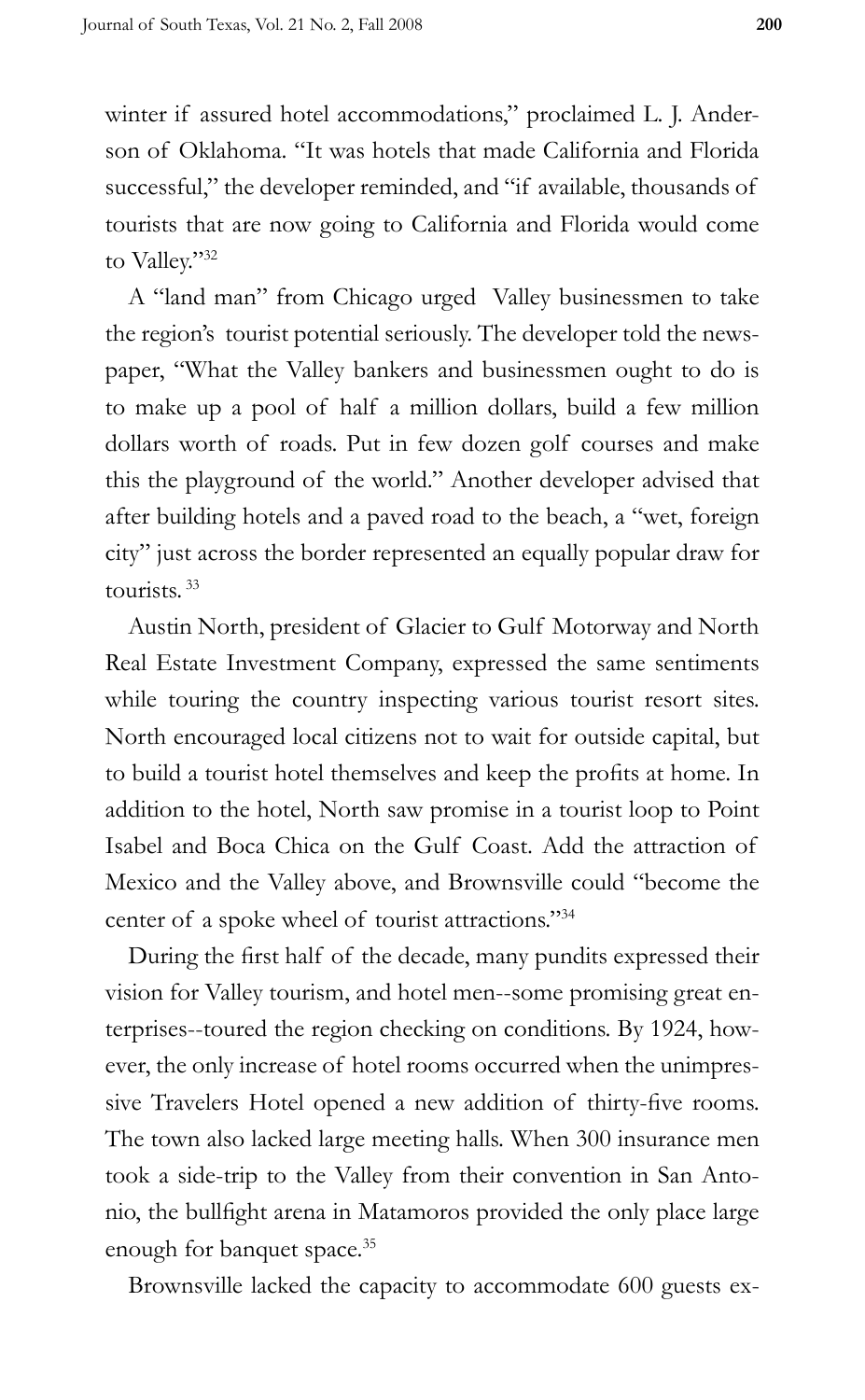pected for the Southwest Shippers Advisory Board meeting in March 1926. The Chamber of Commerce placed a plea in the newspaper, asking citizens to open their homes to the visitors. With hotels in Brownsville and Harlingen filled, the Hotel Paloma, located between Harlingen and McAllen in the small town of Weslaco, capitalized by advertising in the *Brownsville Herald*, "We are never full."36

Brownsville expected nearly 3,000 visitors when the State Volunteer Firemen's Association arrived in 1926. Realizing that this number would "tax the Valley to capacity," organizers asked every town to provide as many hotel rooms and private homes as possible to care for the conventioneers. Only Matamoros possessed a place large enough to host a barbecue for a crowd this large.<sup>37</sup>

As an alternative to arranging private rooms, some conventioneers slept on the Pullman sleeper rail cars that brought them to the Valley. On more than one occasion, the railroad brought a set of Pullmans into town to provide sleeping quarters for big events. A day trip of Houston businessmen required rescheduling because a convention in town overtaxed Brownsville's ability to accommodate both at once.<sup>38</sup>

San Antonio and Corpus Christi provided hotels for these tourists, while smaller towns along this route furnished tourist camps. For a minimum investment in gas, water, and stoves, "hundreds of these summer nomads" planned their trips around available municipal campsites. The cities of Fort Worth, Corsicana, Abilene, Amarillo, Waco, Wichita Falls, Ranger, and Paris offered these facilities. Brownsville sat too far off the westward route, lacked any historic attractions, and failed to provide these popular tourist camps that encouraged auto travelers to venture further south.<sup>39</sup>

The Brownsville Board of City Development took seriously Austin North's encouragement of building a hotel. A city constructing its own hotel was not unusual. Corpus Christi's effort reaped great rewards for that city's tourism, and other Valley cities considered doing the same thing. Less ambitious than the Little Rock capital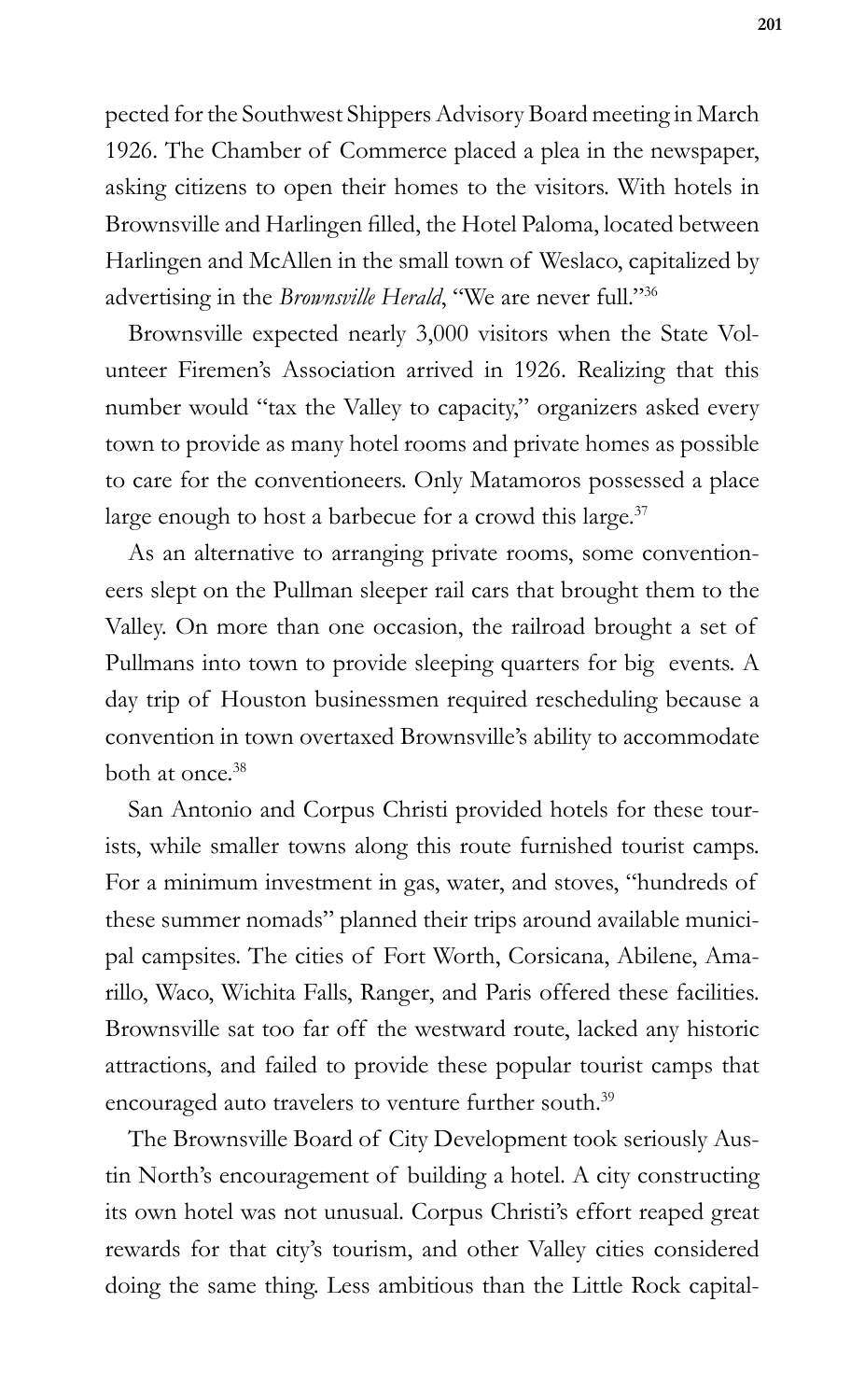ists, the city of Brownsville decided in May 1924 to develop its own tourist hotel of 150 to 250 rooms and formed a committee. The Tourist Hotel Committee went to work seeking capital to build the tourist hotel that outsiders had failed to deliver. At a public meeting, organizers agreed to seek subscriptions totaling \$75,000 for use as a bonus to induce construction. The committee reminded residents to consider this fund an investment, not a donation. A list of prominent citizens supporting the project circulated around town, encouraging others to get on board and to lend their assistance.<sup>40</sup>

The *Brownsville Herald*, a strong backer of the project, posted a notice titled "Some Reasons Why Brownsville Must Have a Tourist Hotel." California, Florida, and Colorado owed most of their success to the hundreds of tourist hotels in those states, the notice read. Last winter, the railroads classed Brownsville as a winter resort on par with Galveston and San Antonio. This would bring many tourists to town and accommodations must be available. Brownsville needed the hotel if it expected to become the gateway to Mexico and Monterrey. Business in general would derive great benefit from the tourist trade. The newspaper's final argument stated the obvious: Without proper hotel facilities, Brownsville could never become a big convention city.<sup>41</sup>

Response from the community, however, proved less than overwhelming. City leaders and the *Brownsville Herald* continued attempts to spur participation by holding public meetings, knocking on doors, and publishing articles. Even as the newspaper announced that the goal seemed assured, subscriptions fell short as the deadline drew near. The committee extended the deadline and pressured those on the "black list" to do their patriotic duty. Winter Texan landowners also received encouragement to contribute. The newspaper reported a good response to the plea, but at closing time, the goal remained unrealized. Some of Brownsville's leading citizens remained missing from the "honor roll," and a final threat of ostracism hung over their heads if they did not come through.<sup>42</sup>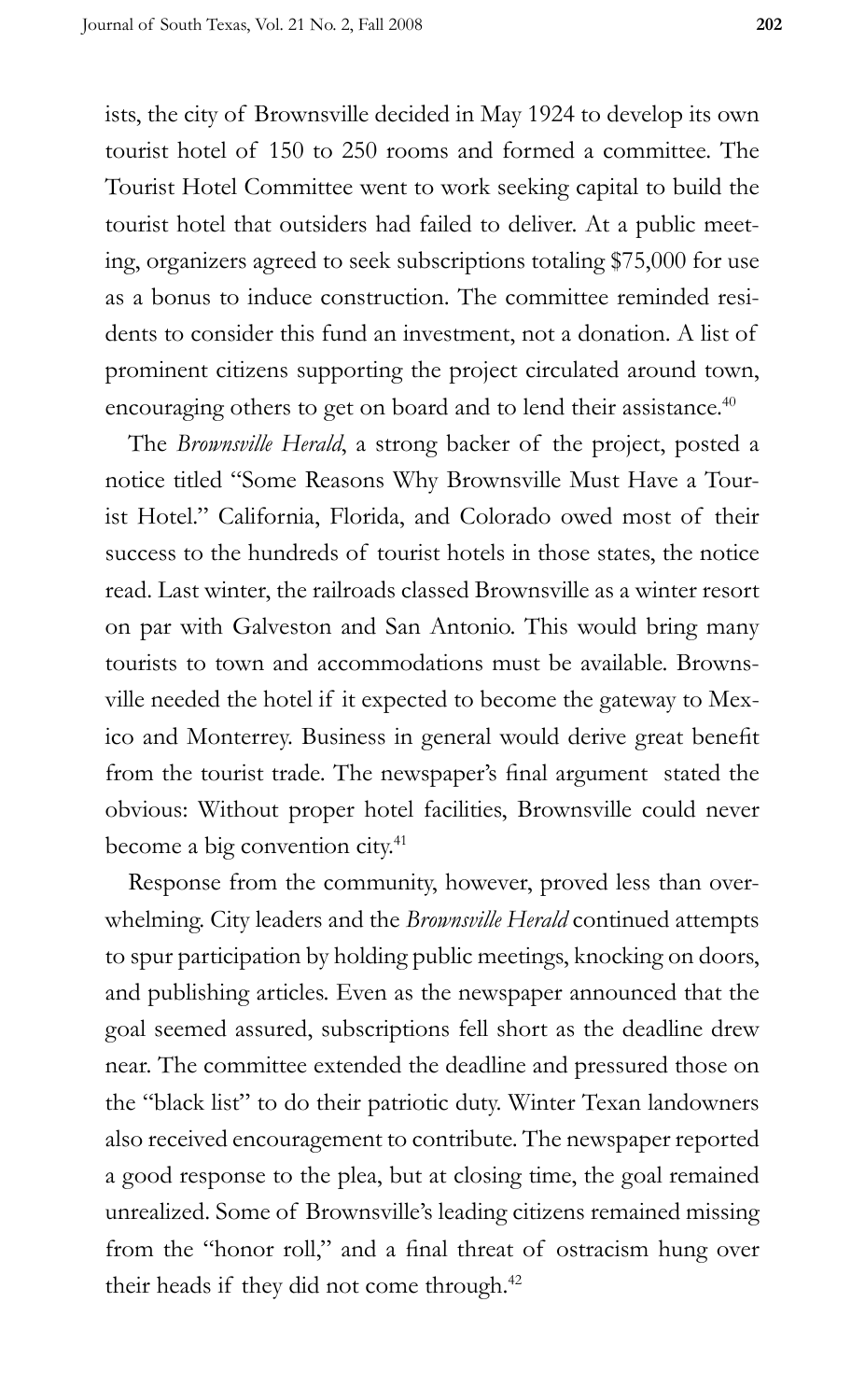Although short of expectations, the promoters tagged the total of \$65,000 "successful." The following day, they revised the figure to \$62,700, and the committee delayed releasing the list of contributors so that those who "refused to aid in the city's development" might have the opportunity to spare themselves embarrassment by a last minute donation. Late-arriving funds brought the final total to \$64,000, and negotiations opened with parties interested in taking on the project. Brownsville expected to have a \$300,000 hotel by year's end, 1924.<sup>43</sup>

The city of Brownsville, like previous developers with big plans, dscovered that building a hotel did not occur easily. A contract with James-Dickinson Farm Mortgage Company for a 150-room hotel at \$300,000–\$400,000 (fewer rooms for more money than originally sought), remained unsigned until March 1925. With no building site selected, the architect toured hotels in Florida to find the perfect design. After agreement on the style, plans required another three to four months to complete.<sup>44</sup>

With contract in hand and a commitment to complete the hotel by June 1926, the committee called for payment of subscriptions. Gulf Coast Railroads owned the site selected, the same location eyed by International Amusement in 1920. Recognizing the potential of the venture, Gulf Coast promised to build a passenger station costing \$75,000 to go with the hotel. Before the ceremonial ground breaking shovel had lifted a particle of dirt, the estimated price of the project had escalated to the maximum allowed cost of \$400,000, and the station increased to \$100,000. An artist's rendering of the resort resembled one in Palm Beach, Florida, and the name of the hotel, El Jardin, first appeared.<sup>45</sup>

Delays continued. The start date of construction remained undetermined in July 1925. It seems that many parties held interests in Gulf Coast's deed, including Mexican National Lines and Missouri Pacific. Builders called this hitch only a formality, completed plans and specifications, and opened bids for construction in August. Sep-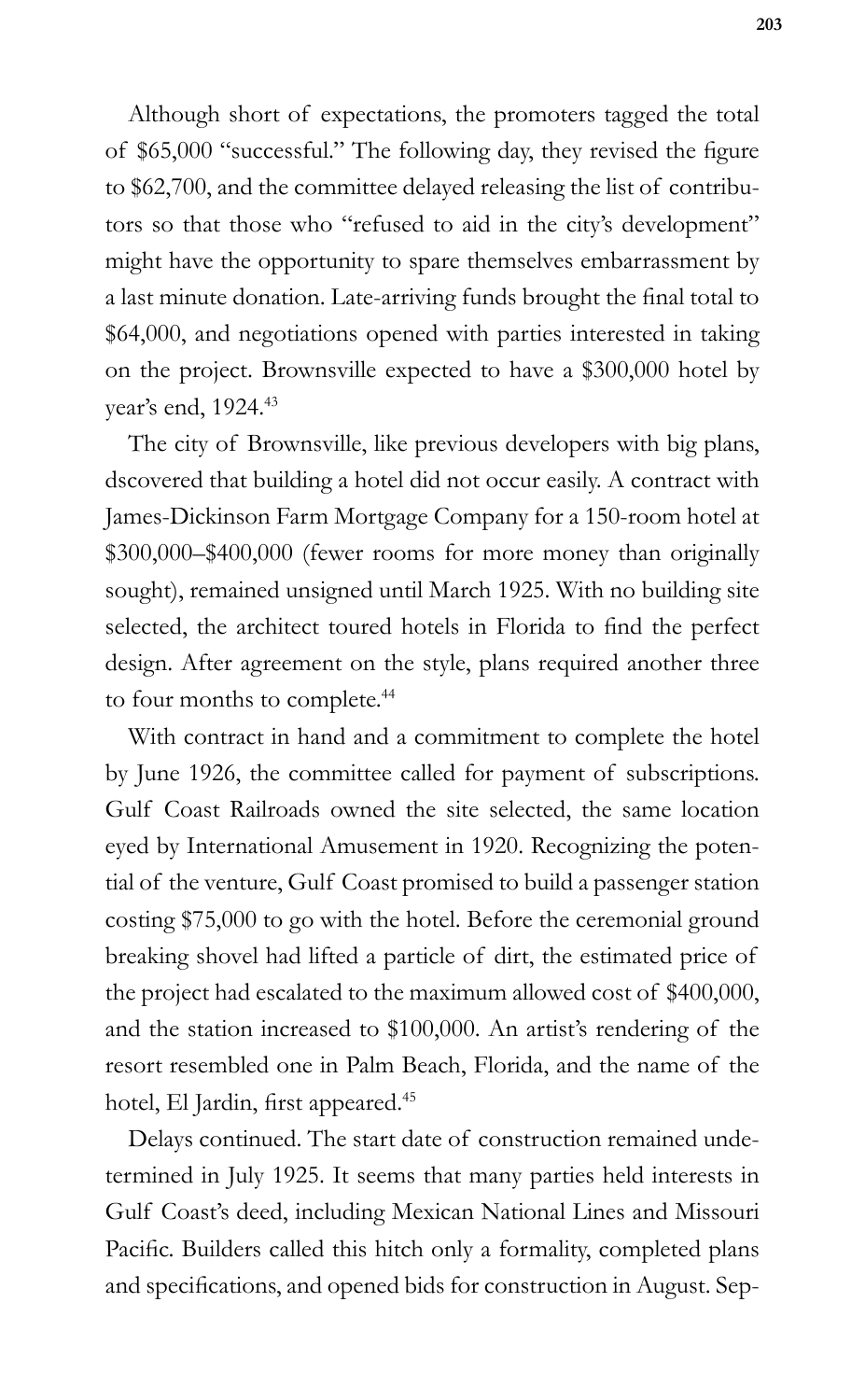

*Figure 3: Motel El Jardin*

tember arrived without a formalized deed.<sup>46</sup>

The 1926 snowbird season came early. So many winter visitors arrived that Brownsville would have lacked enough rooms even if the El Jardin had been completed. Before the ground was even broken, developers announced a plan to add 150 rooms when the original building was completed, making it one of the largest hotels in the state. As soon as El Jardin opened in 1926, construction started on a two-story parking garage and a garden with a dance floor, giving Brownsville the tourist resort and convention center desperately sought since 1920.<sup>47</sup>

The beautiful El Jardin, unfortunately, failed to eliminate Brownsville's hotel space woes. As in the past, un-accommodated visitors sought rooms in Matamoros and neighboring Valley towns. Even senior railway officials found themselves without rooms in January 1926 and stayed in McAllen. A two-day meeting of the American Railway Express Company cancelled its gathering due to lack of space. Even the governor of Oklahoma crossed over to Matamoros for lodging while on a hunting trip.<sup>48</sup>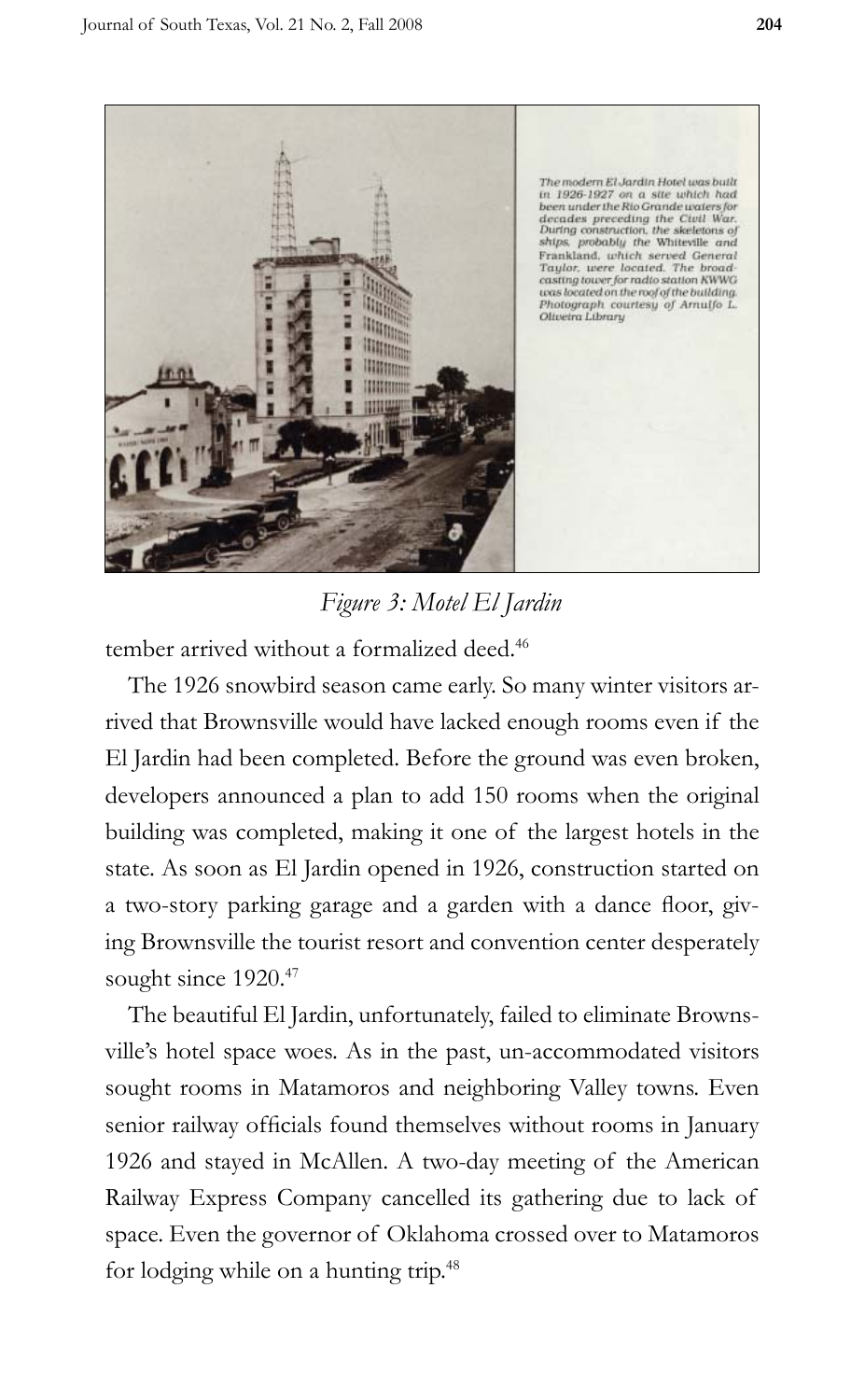Snowbirds arrived earlier every year. Many families who had previously spent winters in Florida now came to the Valley. Hotel mangers no longer experienced the usual dead season that lasted through Christmas. In 1927, with the new El Jardin and other hotels in Brownsville offering completed new additions, Brownsville could accommodate 1,500 people maximum, 1,000 comfortably. The number of rooms remained the same for the rest of the decade, and hotels stayed crowded year round.<sup>49</sup>

While not solving the lack of lodging in Brownsville, El Jardin provided the first-class facility needed to court true conventions. City leaders continued, however, to seek the type of organizations that contributed to the Valley's growth based on agriculture rather than those that spent the tourist dollar. A delegation of Valley shippers and Chamber of Commerce men went to New Orleans for the gathering of the 1926 Western Fruit and Vegetable Jobbers of the United States to get the next annual convention for Brownsville. Attended by agricultural shippers from across the country, this convention would be one of the most important that could be brought to Brownsville and the Valley. The delegation quickly realized that Brownsville lacked the ability to accommodate the over 1,000 attendees. Even without a convention in town, visitors to Brownsville were seeking rooms in Matamoros.<sup>50</sup>

Despite the hotel space added to the Valley by 1929, a major convention brought more guests than any single Valley town could accommodate. This occurred for the celebration March 9–10 for the opening of the Brownsville airport. Other cities were no better off than Brownsville. When San Benito hosted 600 medical doctors, many had to seek rooms in Harlingen and Brownsville. Cries went out again for private accommodations when just a few months later, 1,200 doctors came to Brownsville for the State Medical Conven $tion.<sup>51</sup>$ 

In the end, Brownsville failed to reach its potential as a tourist destination. When railroads connected the Valley to the rest of the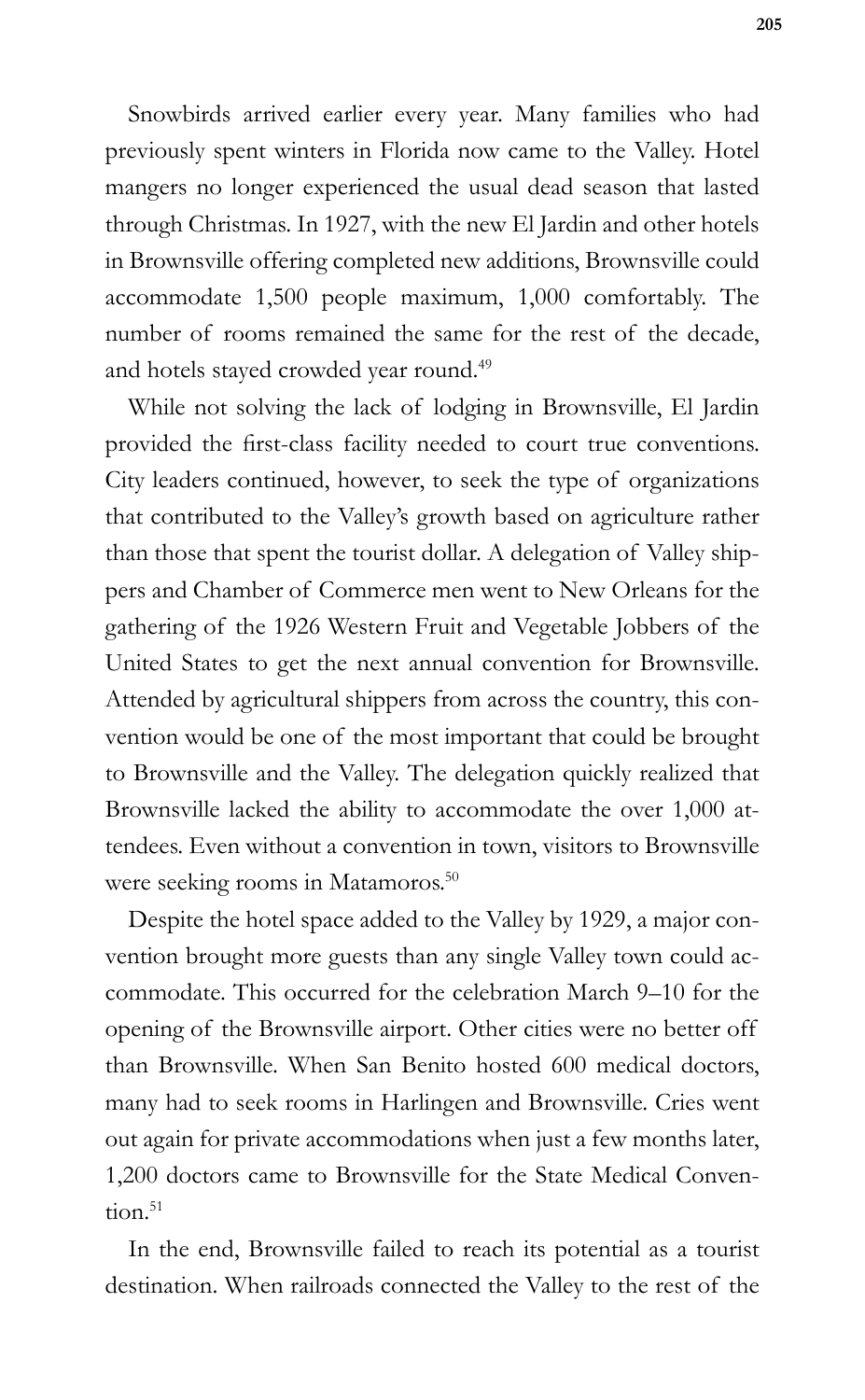country in the 1910s, farming and ranching solidified their position as the region's economic base. The subsequent increase in land values and arrival of farmers from soil-depleted regions of the country looking for land only enhanced this development. While it became obvious to some that the Valley held potential for tourism, those who controlled politics and the economy stuck to tradition and dismissed calls for greater economic diversification. Thus, it was easy for outsiders to call on the Valley to invest in a tourist/recreation industry, but actually doing something about it proved exceedingly difficult. . Unlike El Paso, a border city that quickly recognized the value of tourism and enthusiastically provided the needed services and improvements, Brownsville did not even possess basic accommodations. The lack of hotel space prevented any chance of a tourist or convention industry developing. Where El Paso and other Texas cities sought tourists with well-organized promotional campaigns, Brownsville never got a concerted effort off the ground. When the Valley experienced a "rush to the coast" in the latter half of the decade, mostly outside developers provided the capital, improvements, attractions, and promotion, while Brownsville settled for the wake from these efforts rather than joining the rush as a partner. Brownsville and the Valley may have had the potential in the 1920s, but it failed to become the next Coral Gables.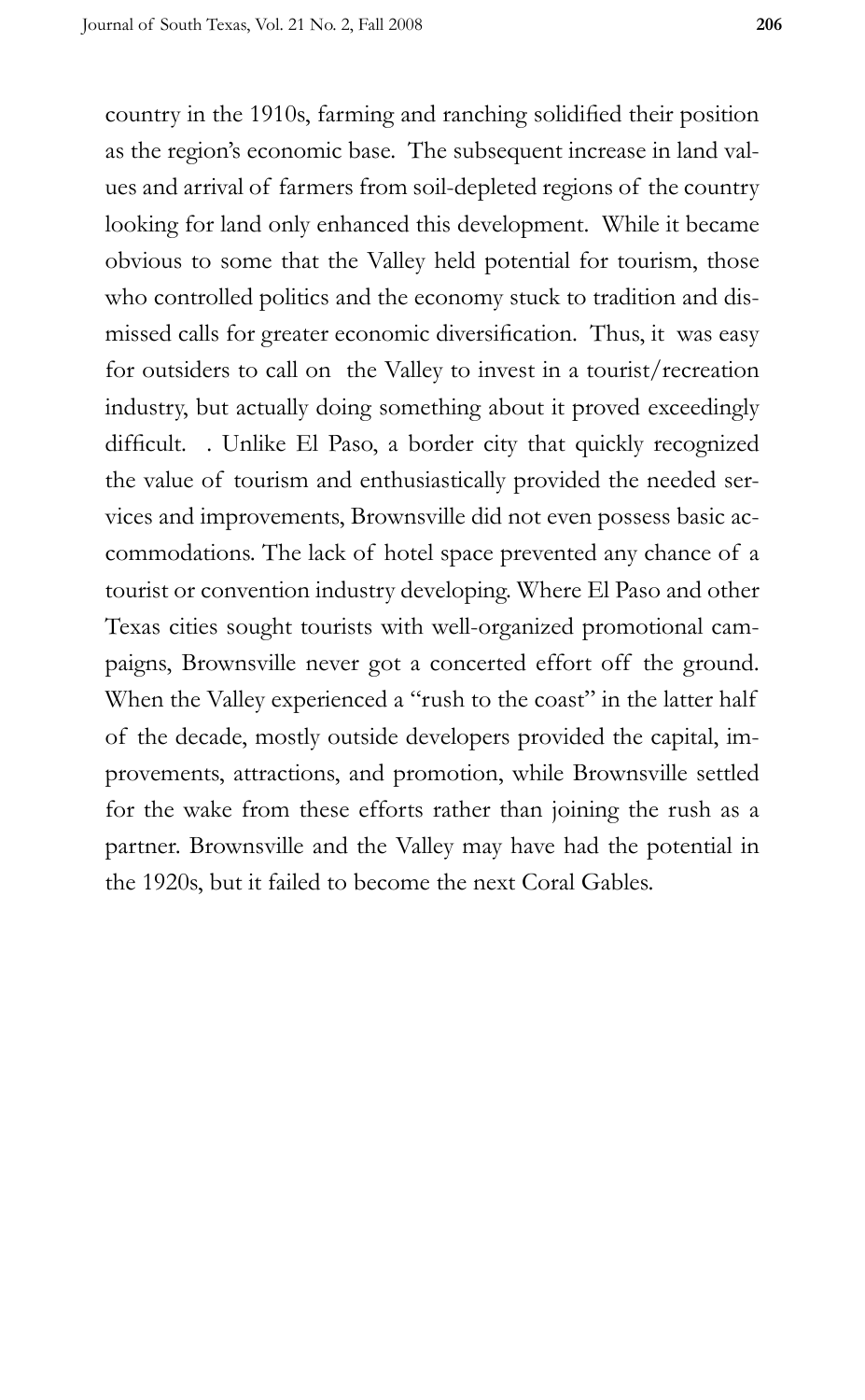#### **Notes**

1 *Brownsville Herald* 24 February 1920, p. 6 hereafter *BH*; 14 June 1927, p. 5; 12 June 1927, p. 2; 20 February 1927, p. 1; 11 August 1929, p. 4.

2 Promotions by land developers and the extent to which they determined how the Valley developed in Niles Hansen, *The Border Economy: Regional Development on the Southwest*, (Austin: University of Texas Press, 1981), 50-52; Port Isabel Sales Company in *BH* 8 February 1928. p. 3; 9 January 1922, p. 2; 9 July 1924, p. 1; 16 April 1924, p. 1;18 April 1925, p. 1; 6 February 1929, p. 1; 17 June 1928, p. 2; 14 February 1928, p. 2; 17 June 1928, p. 2; 17 January 1929, p. 2; 6 February 1929, p. 1.

3 *BH* 9 February 1926, p. 5; 4 April 1926, p. 1.

4 *BH* 9 July 1924, p. 1; Even sixty years later, Brownsville remained preoccupied with agriculture as it primary economy with Matamoros the more industrialized of the two cities in Michael V. Miller, *Economic Growth and Change along the U.S.-Mexican Border*, Bureau of Business Research, University of Texas at Austin 1982, 7-9.

5 *BH* 7 January 1927, p. 5.

6 *BH*, 7 January 1926, p. 1.

7 *BH* 27 December 1922, p. 1.

8 Ad in *BH* 14 March 1926, p. 7; Rio Grande Railway in 24 March 1926, p. 2.

9 Point Isabel in *BH* 4 April 1926, p. 1; Padre Island in 20 April 1926, p. 1; Beaches Hotel ad in 17 April 1927, p. 4.

10 *BH* 11 April 1926, p. 1; "Scuffles" in Milo Kearney and Anthony Knopp, *Boom and Bust: The Historical Cycles of Matamoros and Brownsville*, (Austin: Eakin Press, 1991), 224.

11 Outsiders' views in *BH* 7 February 1928, p. 3 and "What the Val-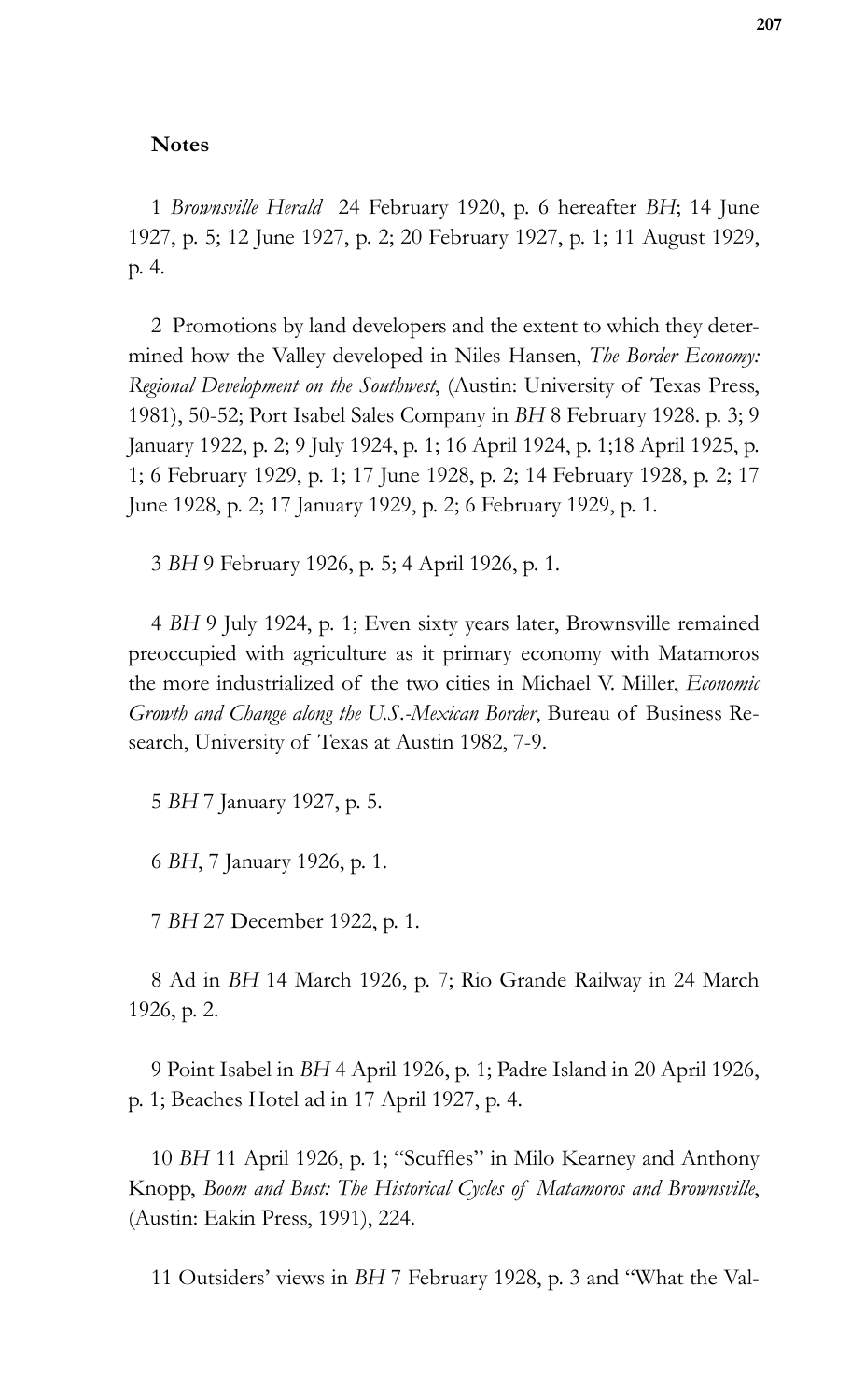ley needs above all other things is better roads and a national advertising campaign" in 7 January 1927, p. 5; Judge Hugh L. Small in 7 February 1928, p. 3; Investment banker George White, Davenport, Iowa in 7 January 1927, p. 5; Ads in 18 April 1926, p. 7 and 19 April 1926, p. 2; 6 January 1927, p. 7.

12 Automobile traffic in *BH* 3 June 1927, p. 1; Edinburg in 20 June 1927, p. 8; Apartment construction in 26 June 1927, p. 3; 15 December 1929, p. 14.

13 Harlingen in *BH* 8 January 1928, p. 2; San Benito in 26 June 1927, p. 3; Other cities building hotels include Harlingen in 4 February 1925, p. 1; 11 July 1915, p. 1; 10 March 1926, p. 5; 2 March 1927, p. 2; 10 April 1927, p. 1; Weslaco in 5 March 1926, p. 1; 12 March 1926, p. 3; 26 January 1926, p. 7; 15 February 1928, p. 2; Mission in 9 January 1927, p. 6; Mercedes in 29 March 1927, p. 1; La Feria in 10 April 1927, p. 1; Point Isabel in 8 May 1928, p. 1.

14 General description in Kearney and Knopp, *Boom and Bust*, 224; Specific numbers and examples in *BH* 5 February 1929, p. 2; 11 February 1929, p. 1; 26 February 1929, p. 3; Ticket agents visit in 9 August 1929, p. 2.

15 Kiwanis club in *BH* 30 August 1929, p. 5; 11 September 1929, p. 5.

16 *BH* 20 May 1925, p. 2.

17 *BH* 20 May 1925, p. 2.

18 Promotional distribution to shippers, manufacturers, growers, and other businessmen attending the Southwest Shippers Advisory Board meeting *BH* 9 February 1926, p. 5.

19 Publicity fund in *BH* 24 February 1926, p. 1; 4 March 1926, p. 1; Davenport, Iowa developer in 7 March 1926, p. 7.

20 Missouri Pacific in BH 6 February 1927, p. 12; Southern Pacific in 8 January 1928, p. 7; 15 March 1928, p. 3 and 2 July 1929, p. 2.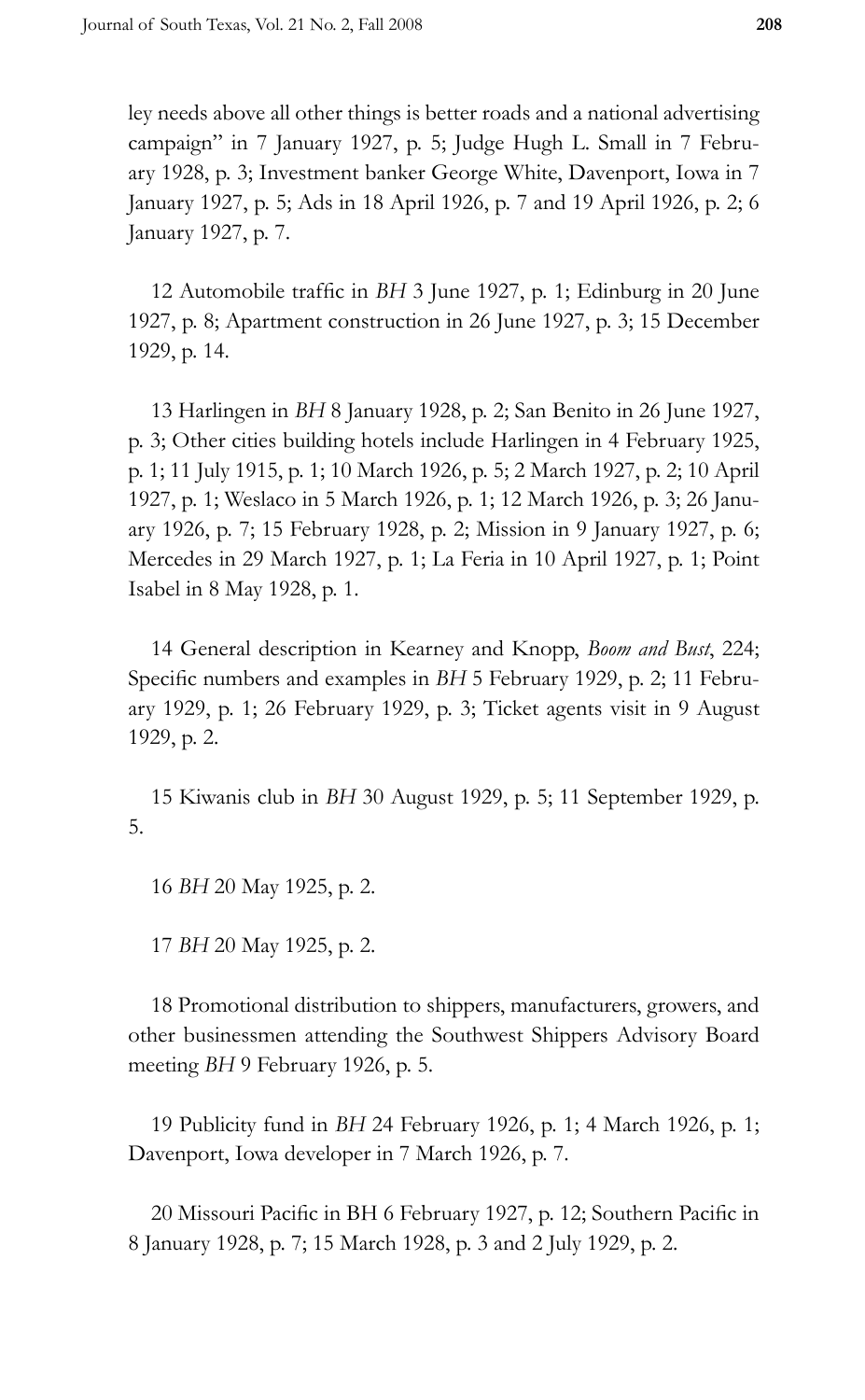21 Milo Kearney, "The Shifting Relationship between Harlingen and San Benito in the First Three Decades of the Twentieth Century," *Studies in Matamoros and Cameron County History*, (The University of Texas at Brownsville and Texas Southmost College, 1997), 38-40; 44-45; 54-55; 57; The resort town of Rio Hondo merged with the farm communities of Combes and Primera in 1926 and 1927, 57; 38-40, 52-54; "Capital of the Lower Rio Grande Valley," 59; Bixby and La Feria in J. L. Allhands, *Railroads to the Rio*, (Salado, Texas: The Anson Jones Press, 1960), 138; *BH* 7 March 1926, p. 136.

22 *BH* 15 April 1929, p. 3.

23 London reporter in *BH* 8 June 1928; Matamoros taxis in 18 August 1929, p. 1.

24 *BH* 15 April 1929, p. 3; 23 August 1919, p. 1; 2 October 1929, p. 1; 13 October 1929, p. 1 Sec 2.

25 *BH* 23 August 1919, p. 1.

26 *BH* 23 August 1919, p. 1; 11 September 1929, p. 5.

27 Hotel committee in *BH* 21 May 1925, p. 1 and 22 May 1924, p. 1; Promotional efforts in 5 June 1925, p. 1 and 9 June 1924, p. 1 and 10 June 1924, p. 1 and 12 June 1924, p. 1; "Black list" of citizens in 4 June 1924, p. 1 and "Honor roll" list in 11 June 1924, p. 1; Subscription total in 29 May 1924, p. 1.

28 *BH* 22 August 1929, p. 1; 30 August 1929, p. 5; For a good discussion about competition between Valley communities and a lack of "boosterism," see an essay by Kearney, "The Shifting Relationship," 37-76.

29 *BH* 3 September 1920, p. 2; Quote in 24 February 1920, p. 6; Land company clubhouses in Kearney and Knopp, *Boom and Bust*, 223-24.

30 "Seriously inadequate" in *BH* 5 April 1924, p. 1; International Amusements in 9 January 1924, p. 2.

31 *BH* 10 January 1924, p. 1.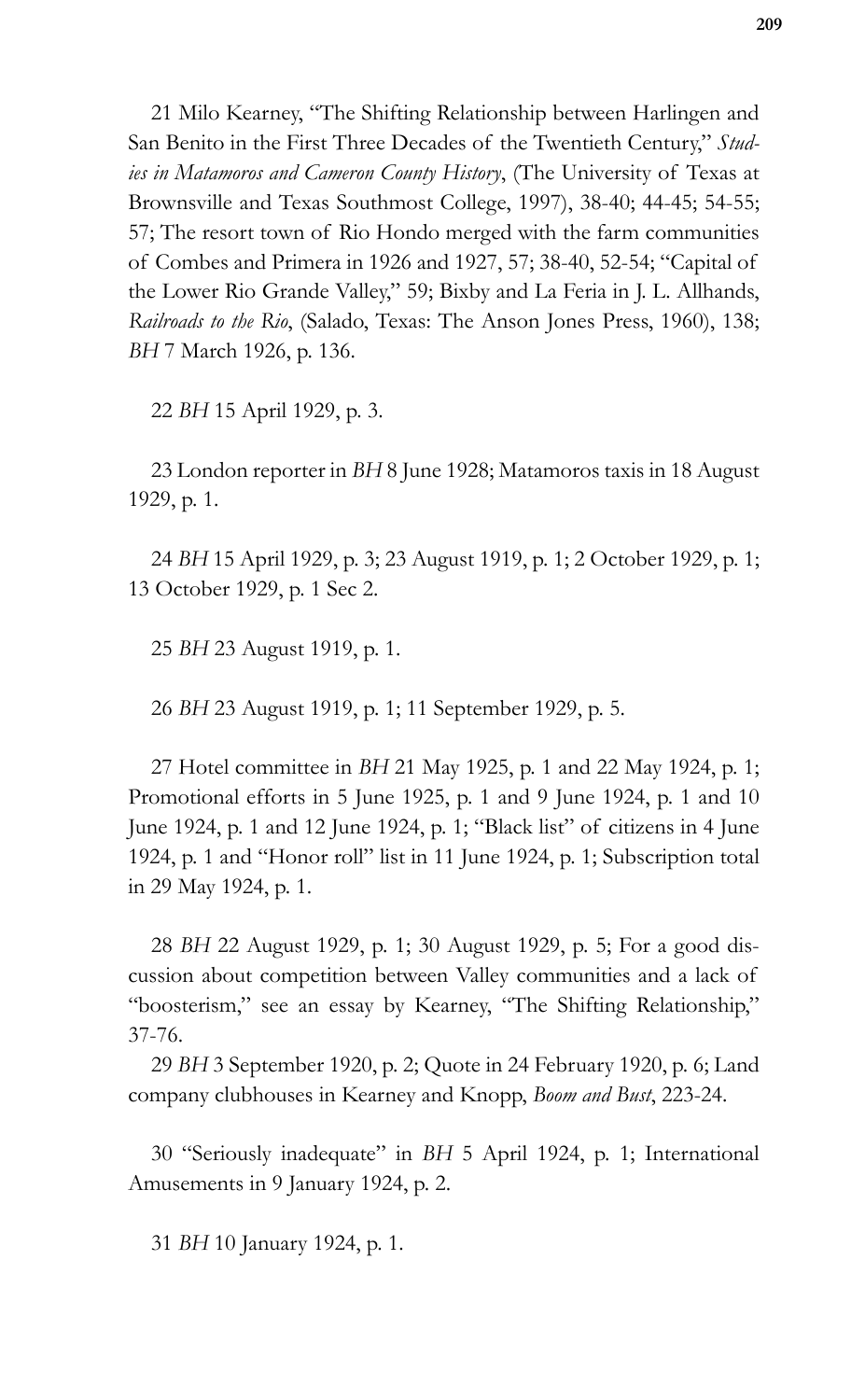32 *BH* 17 February 1924, p. 1.

33 *BH* 4 March 1926, p. 1; 7 March 1926, p. 7

34 *BH* 7 April 1924, p. 1.

35 Travelers Hotel in *BH* 19 September 1924, p. 1; 25 August 1924, p. 1; 16 September 1925, p. 1; A national hotel builder came to the Valley to check on opportunity in 6 November 1924, p. 1; Builder and capitalist from San Antonio, Percy Tyrrell, looks into building a hotel in 9 March 1925, p. 1; 10 March 1925, p. 1; Things look promising to Tyrrell now, unlike two years ago when he first visited in 11 March 1925, p. 2.

36 Asking for homes in *BH* 16 February 1926, p. 2; 7 March 1926, p. 1; 3 March 1929, p. 2.

37 *BH* 4 March 1926, p. 1.

38 The train depot was often the first structure built for the establishment of a town, and it was common for railroads to provide a string of cars that served as construction and promotional offices and sleeping quarters in Allhands, *Railroads to the Rio*, 138; 7 March 1926, p. 1.

39 *BH* 5 July 1921, p. 6.

40 *BH* 21 May 1925, p. 1; Corpus Christi in 5 June 1924, p. 1; Hotel committee in 21 May 1925, p. 1; 22 May 1924, p. 1; Subscription total in 29 May 1924, p. 1; List of citizens in 4 June 1924, p. 1.

41 *BH* 5 June 1925, p. 1.

42 *BH* 9 June 1924, p. 1; 10 June 1924, p. 1; "Honor roll" in *BH* 11 June 1924, p. 1; 12 June 1924, p. 1.

43 \$65,000 in *BH* 15 June 1924, p. 1; 16 June 1924, p. 1; 20 June 1924, p. 1; 23 June 1924, p. 1; 13 July 1924, p. 1.

44 *BH* 11 March 1925, p. 1.

45 Calling of subscriptions in *BH* 7 April 1925, p. 1; Passenger station in 10 May 1925, p. 1; 19 June 1925, p. 1; 22 June 1925, p. 1; 4 July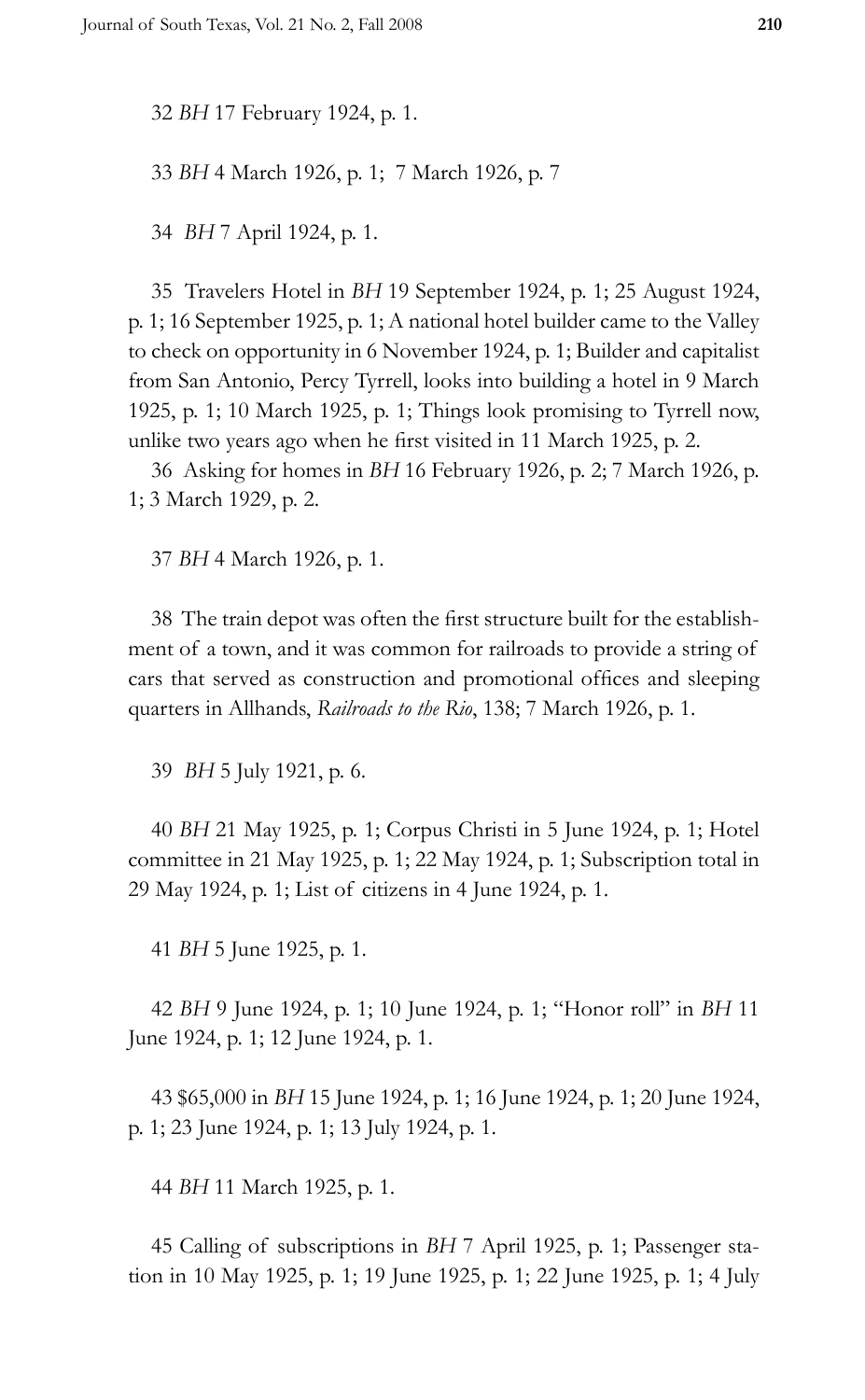1925, p. 1.

46 *BH* 26 July 1925, p. 1; 28 July 1925, p. 1; 14 September 1925, p. 1; During and just after World War I many rail lines merged, changed hands, and failed all together in the Valley. This is the reason for the unclear land title as described in Ira G. Clark*, Then Came the Railroads: The Century from Steam to Diesel in the Southwest*, (Norman: University of Oklahoma Press, 1958), 281-84.

47 *BH* 10 January 1926, p. 3; 11 February 1926, p. 1; Parking garage and garden in 10 March 1926, p. 5; 13 January 1927, p. 2.

48 *BH* 22 January 1926, p.

49 *BH* 10 January 1926, p. 3; 31 May 1927, p. 3.

50 *BH* 6 January 1926, p. 3.

51 Opening of airport in *BH* 3 March 1929, p. 2; San Benito in 19 May 1929, p. 3; State Medical Convention in 8 May 1929, p. 9; 18 May 1929, p. 1; 19 May 1929, p. 1 Sec 2.